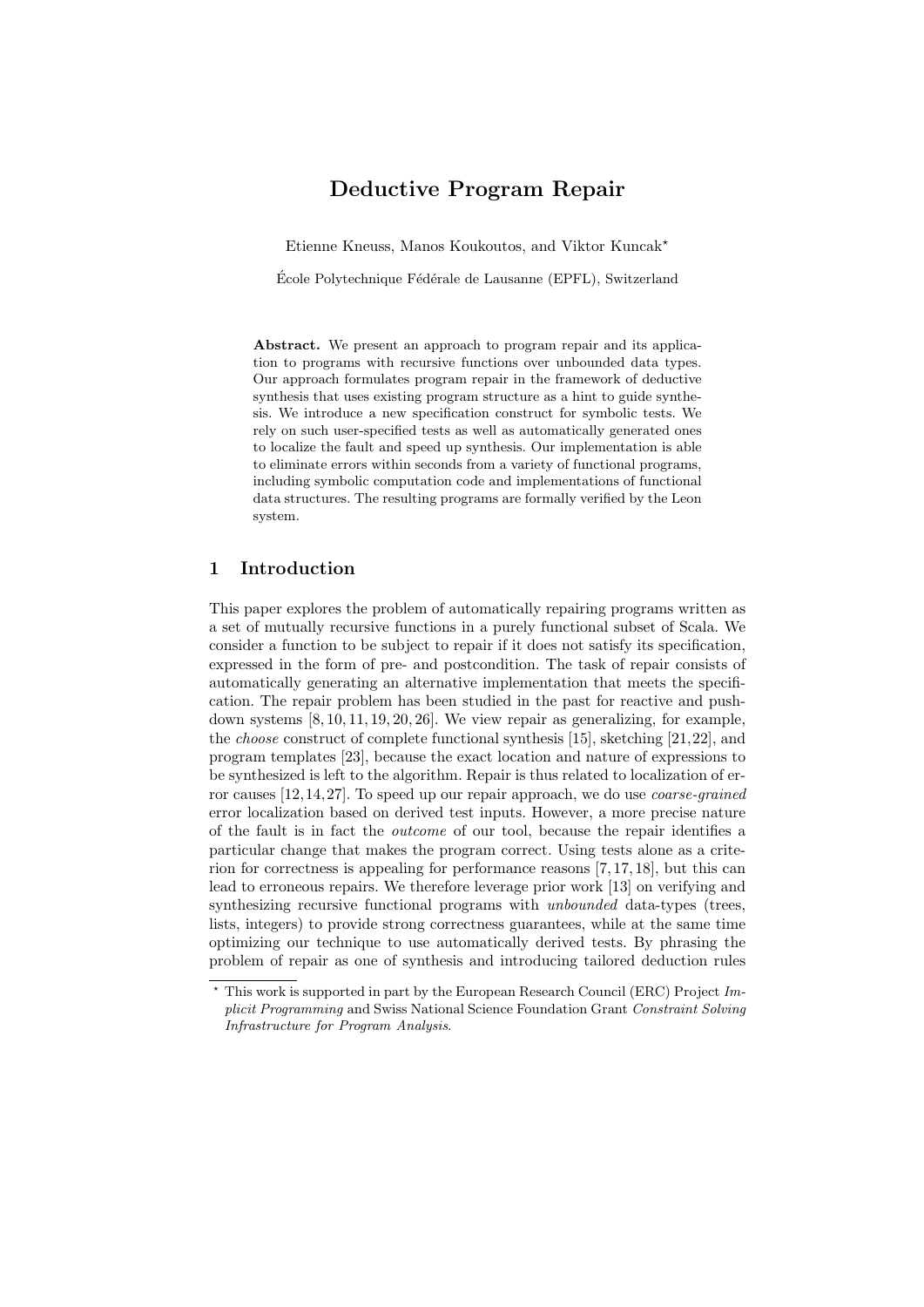that use the original implementation as guide, we allow the repair-oriented synthesis procedure to automatically find correct fixes, in the worst case resorting to re-synthesizing the desired function from scratch. To make the repair approach practical, we found it beneficial to extend the power and generality of the synthesis engine itself, as well as to introduce explicit support for symbolic tests in the specification language and the repair algorithm.

Contributions. The overall contribution of this paper is a new repair algorithm and its implementation inside a deductive synthesis framework for recursive functional programs. The specific new techniques we contribute are the following.

- Exploration of similar expressions. We present an algorithm for expression repair based on a grammar for generating expressions similar to a given expression (according to an error model we propose). We use such grammars within our new generic symbolic term exploration routine, which leverages test inputs as well as an SMT solver, and efficiently explores the space of expressions that contain recursive calls whose evaluation depends on the expression being synthesized.
- Fault localization. To narrow down repair to a program fragment, we localize the error by doing dynamic analysis using test inputs generated automatically from specifications. We combine two automatic sources of inputs: enumeration techniques and SMT-based techniques. We collect traces leading to erroneous executions and compute common prefixes of branching decisions. We show that this localization is in practice sufficiently precise to repair sizeable functions efficiently.
- Symbolic examples. We propose an intuitive way of specifying possibly symbolic input-output examples using pattern matching of Scala. This allows the user to partially specify a function without necessarily having to provide full inputs and outputs. Additionally, it enables the developer to easily describe properties of generic (polymorphic) functions. We present an algorithm for deriving new examples from existing ones, which improves the usefulness of example sets for fault localization and repair.

In our experience, the combination of formal specification and symbolic examples gives the user significant flexibility when specifying functions, and increases success rates when discovering and repairing program faults.

– Integration into a deductive synthesis and verification framework. Our repair system is part of a deductive verification system, so it can automatically produce new inputs from specification, prove correctness of code for all inputs ranging over an unbounded domain, and synthesize program fragments using deductive synthesis rules that include common recursion schemas.

The repair approach offers significant improvements compared with synthesis from scratch. Synthesis alone scales poorly when the expression to synthesize is large. Fault localization focuses synthesis on the smaller, invalid portions of the program and thus results in big performance gains. The source code of our tool and additional details are available from <http://leon.epfl.ch> as well as <http://lara.epfl.ch/w/leon-repair>.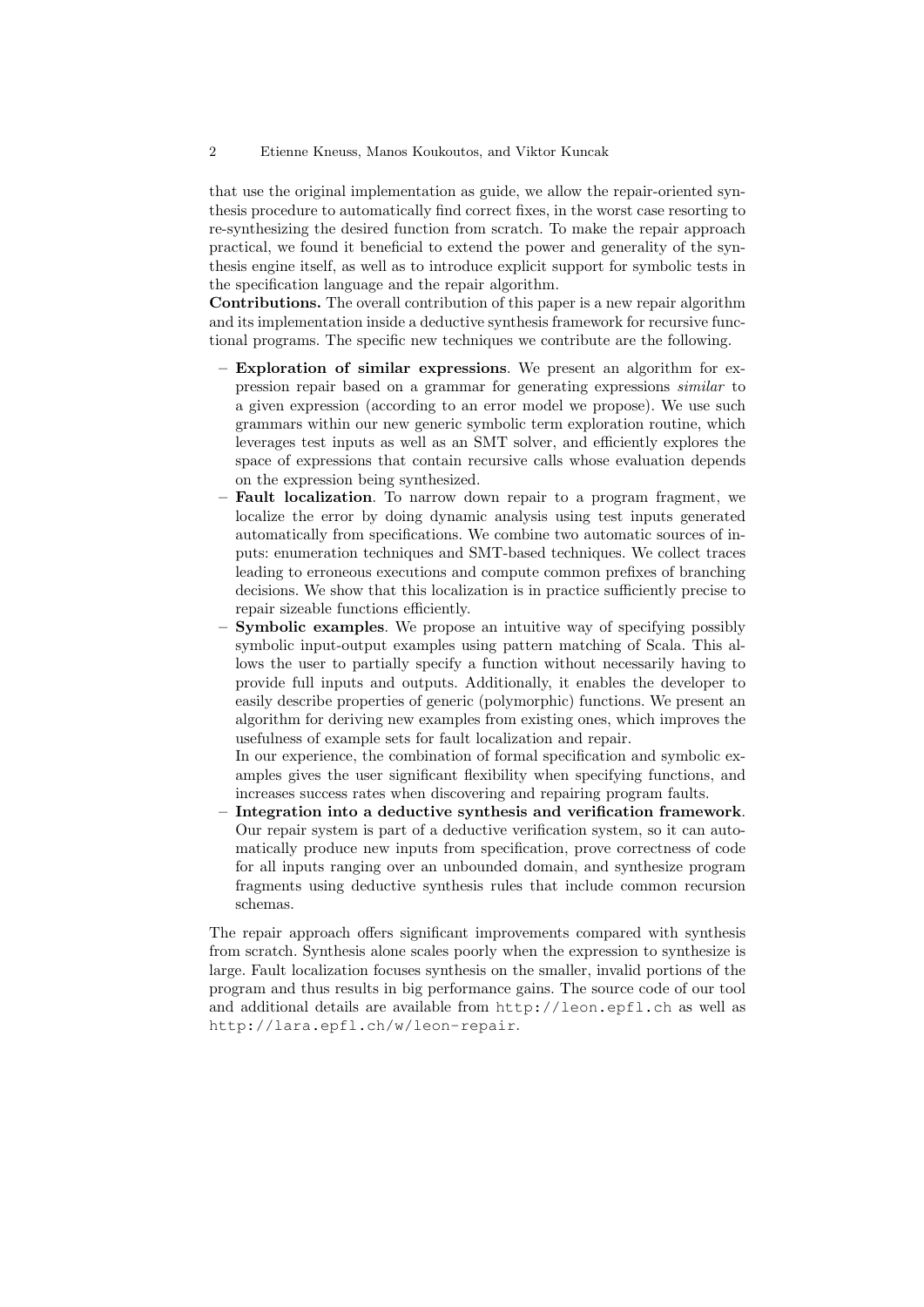| abstract class Expr                     | <b>def</b> desugar(e: Expr) : $SExpr = \{$                |  |  |  |  |
|-----------------------------------------|-----------------------------------------------------------|--|--|--|--|
| case class Plus(lhs: Expr, rhs: Expr)   | e match $\{$                                              |  |  |  |  |
| extends Expr                            | case Plus (lhs, rhs) $\Rightarrow$                        |  |  |  |  |
| $\ldots$ // 9 more subclasses           | SPlus(desugar(lhs), desugar(rhs))                         |  |  |  |  |
|                                         | case Minus(lhs, rhs) $\Rightarrow$                        |  |  |  |  |
| abstract class SExpr                    | SPlus(desugar(lhs), Neg(desugar(rhs)))                    |  |  |  |  |
| case class SPlus(lhs: SExpr,            | case And(lhs, rhs) $\Rightarrow$                          |  |  |  |  |
| rhs: SExpr) extends SExpr               | SIte(desugar(lhs), desugar(rhs), SLiteral(0))             |  |  |  |  |
| $\ldots$ // 5 more subclasses           | case Or(lhs, rhs) $\Rightarrow$                           |  |  |  |  |
|                                         | SIte(desugar(lhs), SLiteral(1), desugar(rhs))             |  |  |  |  |
| abstract class Type                     | case Not(e) $\Rightarrow$                                 |  |  |  |  |
| case object IntType extends Type        | SIte(desugar(e), SLiteral(0), SLiteral(1))                |  |  |  |  |
| case object BoolType extends Type       | case Ite(cond, thn, els) $\Rightarrow$                    |  |  |  |  |
|                                         | SIte(desugar(cond), desugar(els), desugar(thn))           |  |  |  |  |
| def typeOf(e: Expr): Option[Type] =     | case IntLiteral(v) $\Rightarrow$                          |  |  |  |  |
|                                         | SLiteral(v)                                               |  |  |  |  |
|                                         | case BoolLiteral(b) $\Rightarrow$                         |  |  |  |  |
| def seml(t: Expr): $Int = \{$           | SLiteral(if $(b)$ 1 else 0)}                              |  |  |  |  |
| $require(typeOf(t)=Some(intType))$      |                                                           |  |  |  |  |
|                                         | $\}$ ensuring $\{$ res $\Rightarrow$ typeOf(e) match $\{$ |  |  |  |  |
| ł                                       | case Some(IntType) $\Rightarrow$                          |  |  |  |  |
| <b>def</b> semB(t : Expr) : Boolean = { | $simSem(res) == seml(e)$                                  |  |  |  |  |
| $require(typeOf(t) == Some(BoolType))$  | case Some(BoolType) $\Rightarrow$                         |  |  |  |  |
|                                         | $simSem(res) == if (semB(e)) 1 else 0$                    |  |  |  |  |
| $\mathcal{F}$                           | case None() $\Rightarrow$ true }                          |  |  |  |  |
| def simSem(e : SExpr) : $Int = $        |                                                           |  |  |  |  |

<span id="page-2-0"></span>Fig. 1. The syntax tree translation in function desugar has a strong ensuring clause, requiring semantic equivalence of transformed and the original tree, as defined by several recursive evaluation functions. desugar contains an error. Our system finds it, repairs the function, and proves the resulting program correct.

Example. Consider the following functionality inspired by a part of a compiler. We wish to transform (desugar) an abstract syntax-tree of a typed expression language into a simpler untyped language, simplifying some of the constructs and changing the representation of some of the types, while preserving the semantics of the transformed expression. In Figure [1,](#page-2-0) the original syntax trees are represented by the class Expr and its subclasses, whereas the resulting untyped language trees are given by SExpr. A syntax tree of Expr either evaluates to an integer, to a boolean, or to no value if it is not well typed. We capture this by defining a type-checking function typeOf, along with two separate semantic functions, semI and semB. SExpr, on the other hand, always evaluates to an integer, as defined by the simSem function. For brevity, most subclass definitions are omitted.

The desugar function translates a syntax tree of Expr into one of SExpr. We expect the function to ensure that the transformation preserves the semantics of the tree: originally integer-valued trees evaluate to the same value, booleanvalued trees now evaluate to 0 and 1, representing false and true, respectively,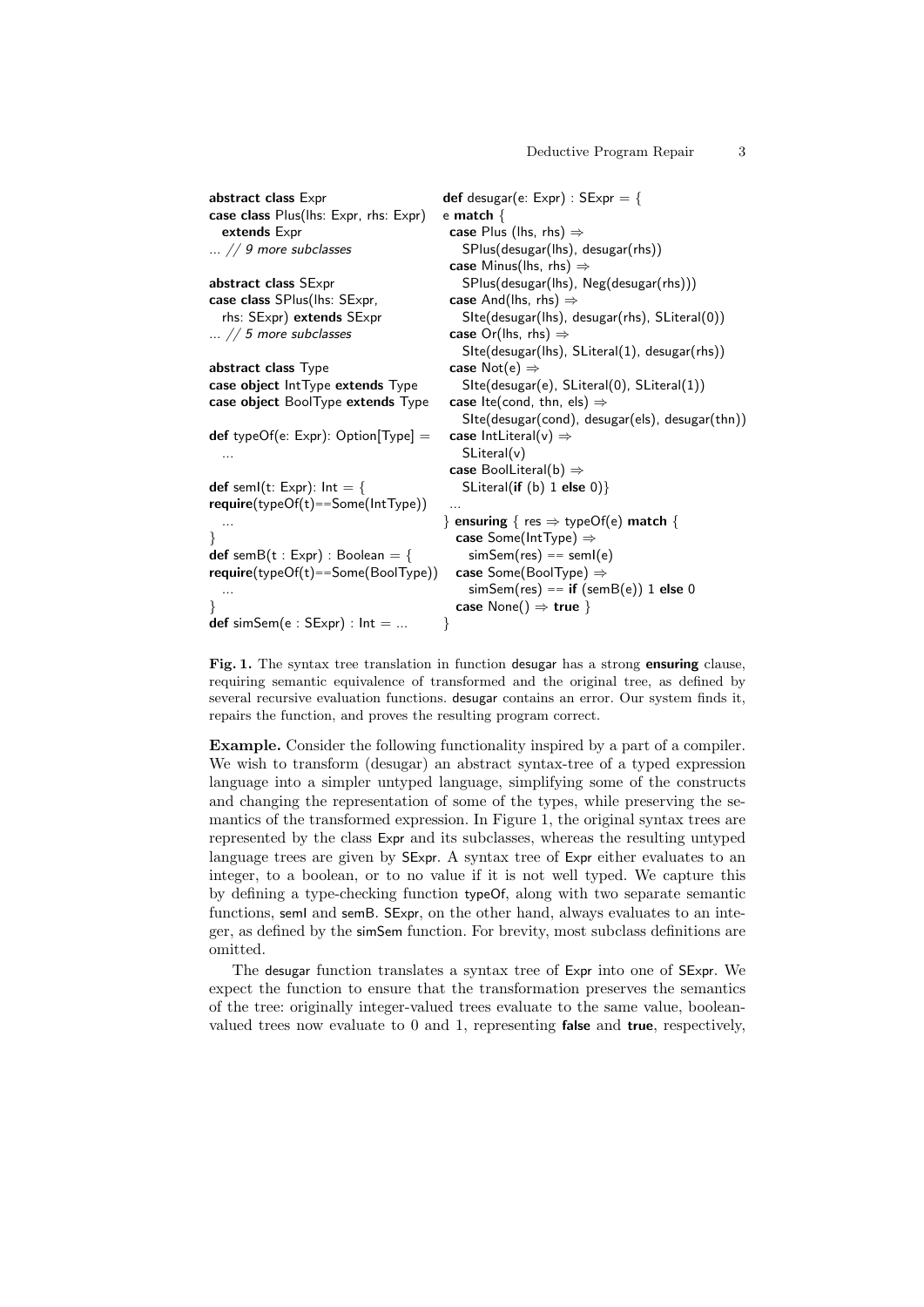and mistyped trees are left unconstrained. This is expressed in the postcondition of desugar.

The implementation in Figure [1](#page-2-0) contains a bug: the thn and els branches of the Ite case have been accidentally switched. Using tests automatically generated using generic enumeration of small values, as well as from a verification attempt of desugar, our tool is able to find a coarse-grained location of the bug, as the body of the relevant case of the match statement. During repair, one of the rules performs a semantic exploration of expressions similar to the invalid one. It discovers that using the expression SIte(desugar(cond), desugar(thn), desugar(els)) instead of the invalid one makes the discovered tests pass. The system can then formally verify that the repaired program meets the specification for all inputs. If we try to introduce similar bugs in the correct desugar function, or to replace the entire body of a case with a dummy value, the system successfully recovers the intended case of the transformation. In some cases our system can repair multiple simultaneous errors; the mechanism behind that is explained in Section [2.2.](#page-5-0) Note that the developer communicates with our system only by writing code and specifications, both of which are functions in an existing functional programming language. This illustrates the potential of repair as a scalable and developerfriendly deployment of synthesis in software development.

# <span id="page-3-0"></span>2 Deductive Guided Repair

We next describe our deductive repair framework. The framework currently works under several assumptions, which we consider reasonable given the state of the art in repair of infinite-state programs. We consider the specifications of functions as correct; the code is assumed wrong if it cannot be proven correct with respect to this specification for all of the infinitely many inputs. If the specification includes input-output tests, it follows that the repaired function must have the same behavior on these tests. We do not guarantee that the output of the function is the same as the original one on tests not covered by the specification, though the repair algorithm tends to preserve some of the existing behaviors due to the local nature of repair. It is the responsibility of the developer to sufficiently specify the function being repaired. Although under-specified benchmarks may produce unexpected expressions as repair solutions, we found that even partial specifications often yield the desired repairs. A particularly effective specification style in our experience is to give a partial specification that depends on all components of the structure (for example, describes property of the set of stored elements), and then additionally provide a finite number of symbolic input-output tests. We assume that only one function of the program is invalid; the implementation of all other functions is considered valid as far as the repair of interest is concerned. Finally, we assume that all functions of the program, even the invalid one, terminate.

Stages of the Repair Algorithm. The function being repaired passes through the following stages, which we describe in the rest of the paper: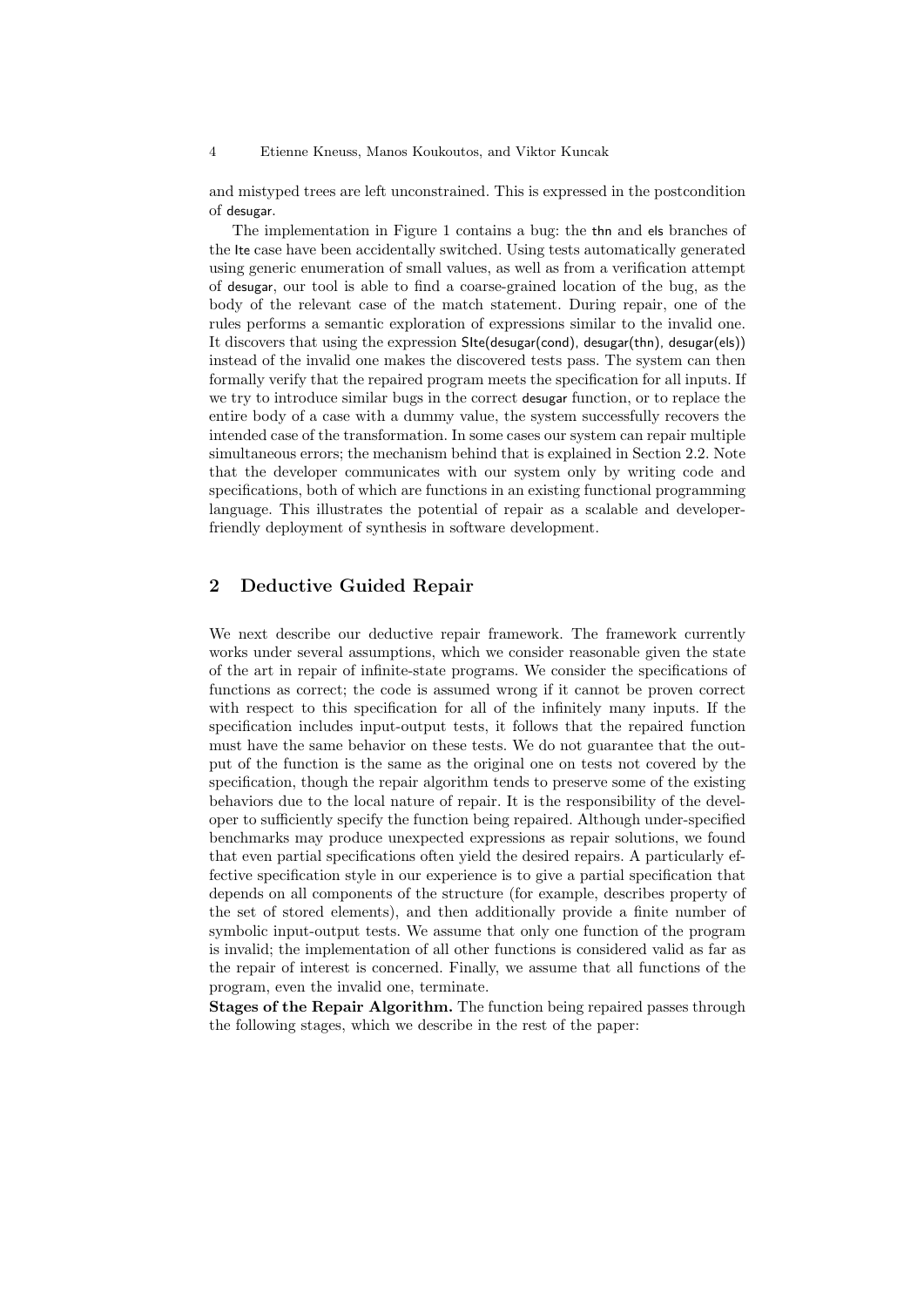- Test generation and verification. We combine enumeration- and SMTbased techniques to either verify the validity of the function, or, if it is not valid, discover counterexamples (examples of misbehaviors).
- Fault localization. Our localization algorithm then selects the smallest expression executed in all failing tests, modulo recursion.
- Synthesis of similar expressions. This erroneous expression is replaced by a "program hole". The now-incomplete function is sent to synthesis, with the previous expression used as a synthesis hint. (Neither the notion of holes nor the notion of synthesis hints has been introduced in prior work on deductive synthesis [\[13\]](#page-15-9).)
- Verification of the solution. Lastly, the system attempts to prove the validity of the discovered solution. Our results in Section [5,](#page-11-0) Figure [4](#page-12-0) indicate in which cases the synthesized function passed the verification.

Repair Framework. Our starting point is the deductive synthesis framework first introduced in [\[13\]](#page-15-9). We show how this framework can be applied to program repair by introducing dedicated rules, as well as special predicates. We reuse the notation for synthesis tasks  $\|\bar{a} \langle \Pi \rhd \phi \rangle \ \bar{x}\|$ :  $\bar{a}$  denotes the set of *input variables*,  $\bar{x}$  denotes the set of *output variables*,  $\phi$  is the *synthesis predicate*, and  $\Pi$  is the path condition to the synthesis problem. The framework relies on deduction rules that take such an input synthesis problem and either (1) solve it immediately by returning the tuple  $\langle P | T \rangle$  where P corresponds to the precondition under which the term  $T$  is a solution, or (2) decompose it into sub-problems, and define a way to compute the overall solution from sub-solutions. We illustrate these rules as well as their notation with a rule for splitting a problem containing a top-level or:

$$
\frac{\begin{bmatrix} \bar{a} & \langle \Pi \rhd \phi_1 \rangle & \bar{x} \end{bmatrix} \vdash \langle P_1 | T_1 \rangle \qquad \begin{bmatrix} \bar{a} & \langle \Pi \rhd \phi_2 \rangle & \bar{x} \end{bmatrix} \vdash \langle P_2 | T_2 \rangle}{\begin{bmatrix} \bar{a} & \langle \Pi \rhd \phi_1 \vee \phi_2 \rangle & \bar{x} \end{bmatrix} \vdash \langle P_1 \vee P_2 | \text{ if } (P_1) \{T_1\} \text{ else } \{T_2\} \rangle}
$$

This rule should be interpreted as follows: from an input synthesis problem  $\begin{bmatrix} \bar{a} & \langle \Pi \rangle \phi_1 \vee \phi_2 \rangle & \bar{x} \end{bmatrix}$ , the rule decomposes it in two subproblems:  $\begin{bmatrix} \bar{a} & \langle \Pi \rangle \phi_1 \rangle & \bar{x} \end{bmatrix}$ and  $\begin{bmatrix} \bar{a} & \langle \Pi \triangleright \phi_2 \rangle & \bar{x} \end{bmatrix}$ . Given corresponding solutions  $\langle P_1 | T_1 \rangle$  and  $\langle P_2 | T_2 \rangle$ , the rule solves the input problem with  $\langle P_1 \vee P_2 |$  if( $P_1$ )  $\{T_1\}$  else  $\{T_2\}\rangle$ .

To track the original (incorrect) implementation along instantiations of our deductive synthesis rules, we introduce a *quiding predicate* into the path condition of the synthesis problem. We refer to this guiding predicate as  $\odot$  [expr], where expr represents the original expression. This predicate does not have any logical meaning in the path-condition (it is equivalent to true), but it provides syntactic information that can be used by repair-dedicated rules. These rules are covered in detail in Sections [2.1,](#page-4-0) [2.2](#page-5-0) and [3.](#page-7-0)

## <span id="page-4-0"></span>2.1 Fault Localization

A contribution of our system is the ability to focus the repair problem to a small sub-part of the function's body that is responsible for its erroneous behavior. The underlying hypothesis is that most of the original implementation is correct. This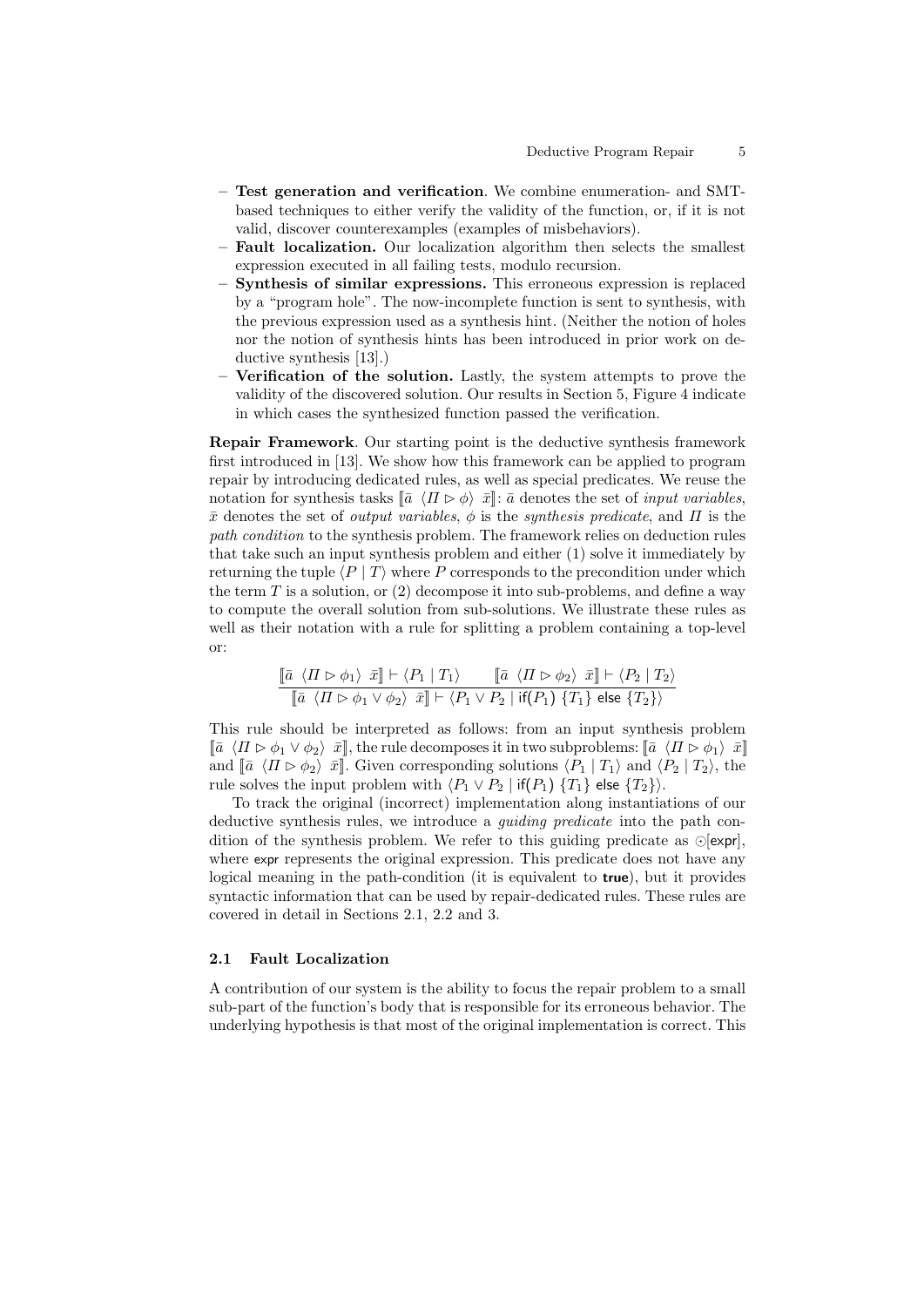technique allows us to reuse as much of the original implementation as possible and minimizes the size of the expression given to subsequent more expensive techniques. Focusing also has the profitable side-effect of making repair more predictable, even in the presence of weak specifications: repaired implementation tends to produce programs that preserve some of the existing branches, and thus have the same behavior on the executions that use only these preserved branches. We rely on the list of examples that fail the function specification to lead us to the source of the problem: if all failing examples only use one branch of some branching expression in the program, then we assume that the error is contained in that branch. We define  $\mathcal F$  as the set of all inputs of collected failing tests (see Section [4\)](#page-9-0). We describe focusing using the following rules.

**If-Focus**. Given the input problem  $\begin{bmatrix} \bar{a} & \text{of } \text{if}(c) & \{t\} \end{bmatrix}$  else  $\{e\} \geq \phi$   $\bar{x}$  we first check if there is an alternative condition expression such that all failing tests succeed:

If-Focus-Condition:

$$
\exists C.\forall \bar{i} \in \mathcal{F}.\ \phi[\bar{x} \mapsto \text{if}(C(\bar{a})) \ \{t\} \ \text{else} \ \{e\}, \bar{a} \mapsto \bar{i}]
$$
\n
$$
\frac{\lbrack\!\lbrack \bar{a} \ \langle \odot[c] \land \Pi \rbrack \triangleright \phi[\bar{x} \mapsto \text{if}(x') \ \{t\} \ \text{else} \ \{e\}]\rbrack \ \gamma'\rbrack \vdash \langle P \mid T \rangle \ \qquad \qquad \qquad \text{[}\bar{a} \ \langle \odot[\text{if}(c) \ \{t\} \ \text{else} \ \{e\}] \land \Pi \rbrack \triangleright \phi \rangle \ \bar{x}\rbrack \rbrack \vdash \langle P \mid \text{if}(T) \ \{t\} \ \text{else} \ \{e\} \rangle \ \qquad \qquad }
$$

Instead of solving this higher-order hypothesis, we execute the function and nondeterministically consider both branches of the if (and do so within recursive invocations as well). If a valid execution exists for each failing test, the formula is considered satisfiable enabling us to focus on the condition. Otherwise, we check whether c evaluates to either true or false for all failing inputs, allowing us to focus on the corresponding branch:

$$
\begin{aligned} &\text{IF-FOCUS-THEN:}\\ &\quad \ \ \left[\bar{a} \ \left\langle\odot\!\!\left[t\right]\wedge c \wedge \varPi \rhd \phi\right\rangle \ \bar{x}\right]\!\!\!\left]+\left\langle P \mid T\right\rangle \quad \ \ \forall \bar{i} \in \mathcal{F} . c[\bar{a} \mapsto \bar{i}]\\ &\quad \ \overline{\left[\bar{a} \ \left\langle\odot\!\!\left[t\right]\!\left(c\right)\left\{t\right\}\right.\right.}\\ &\left.\text{IF-FOCUS-ELSE:}\\ &\quad \ \left[\bar{a} \ \left\langle\odot\!\left[e\right]\wedge \neg c \wedge \varPi \rhd \phi\right\rangle \ \bar{x}\right]\!\!\!\right]+\left\langle P \mid T\right\rangle \quad \ \ \forall \bar{i} \in \mathcal{F} . \neg c[\bar{a} \mapsto \bar{i}]\\ &\quad \ \overline{\left[\bar{a} \ \left\langle\odot\!\left[t\right]\!\left(c\right)\left\{t\right\}\right.\right.\\ &\left.\text{else }\left\{e\right\}\!\!\right]\wedge \varPi \rhd \phi\right\rangle \ \bar{x}\right]\!\!\!\right]+\left\langle P \mid \text{if}\left(c\right)\left\{t\right\}\right.\text{else }\left\{T\right\}\right\rangle\\ &\quad \ \overline{\left[\bar{a} \ \left\langle\odot\!\left[\text{if}\left(c\right)\left\{t\right\}\right.\right.\\ &\left.\text{else }\left\{e\right\}\!\right]\wedge \varPi \rhd \phi\right\rangle \ \bar{x}\right]\!\!\right]+\left\langle P \mid \text{if}\left(c\right)\left\{t\right\}\right.\text{else }\left\{T\right\}\right\rangle} \end{aligned}
$$

We use analogous rules to repair **match** expressions, which are ubiquitous in our programs. Here, if all failing tests lead to one particular branch of the match, we focus on that particular branch.

The above rules use tests to locally approximate the validity of branches. They are sound only if  $\mathcal F$  is sufficiently large. Our system therefore performs an end-to-end verification for the complete solution, ensuring the overall soundness.

### <span id="page-5-0"></span>2.2 Guided Decompositions

In case focusing rules fail to identify a single branch of an if- or **match**-expression as responsible, we might still benefit from reusing most of the expression. In the case of if, reuse is limited to the if-condition, but for a match-expression, this may extend to multiple valid cases. To this end, we introduce rules analogous to focus, that do decompositions based on the guide.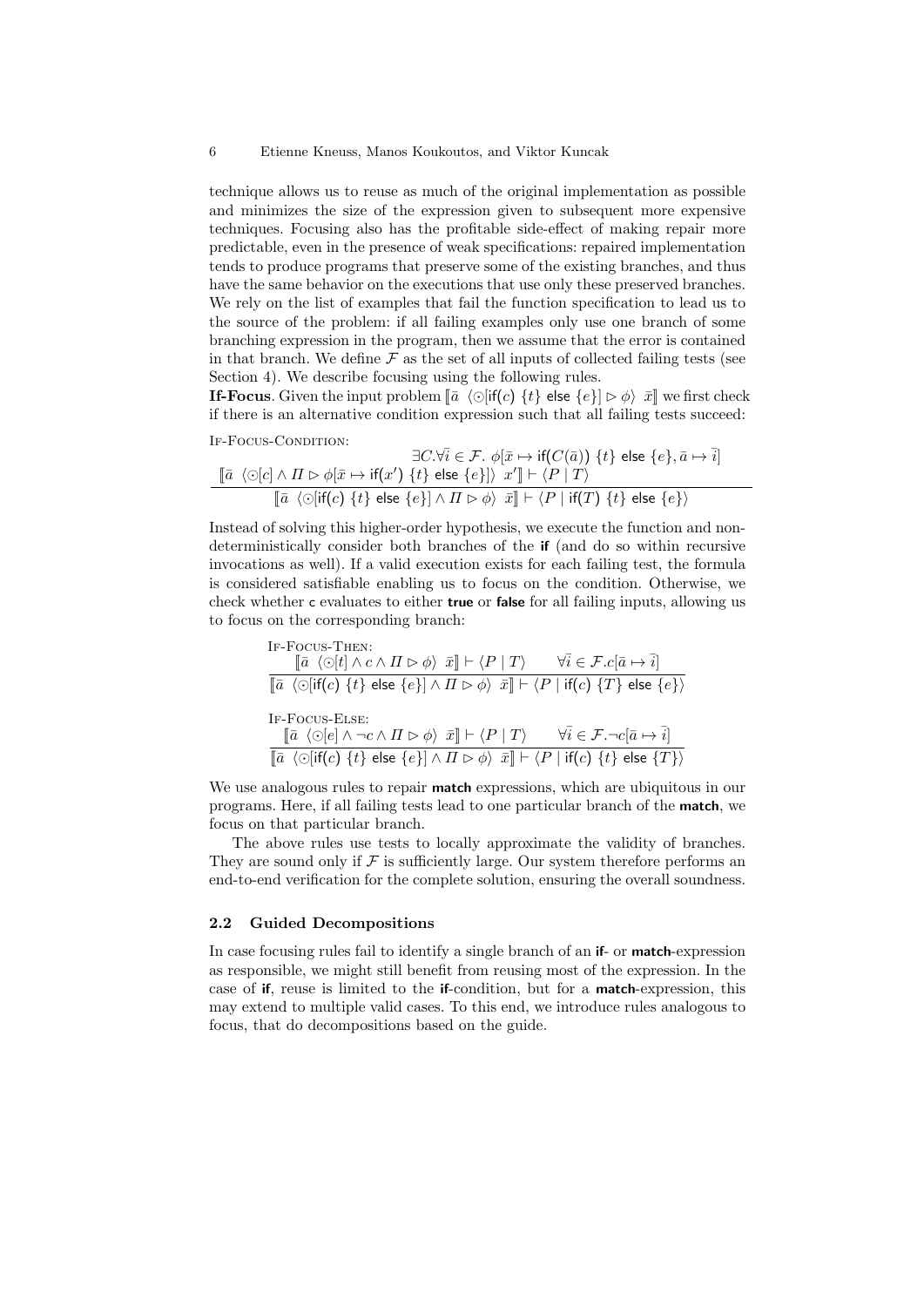| IF-SPLIT:                                                                                                                                                |                                                                                                                                                                                                                                                  |
|----------------------------------------------------------------------------------------------------------------------------------------------------------|--------------------------------------------------------------------------------------------------------------------------------------------------------------------------------------------------------------------------------------------------|
| $\begin{bmatrix} \bar{a} & \langle \odot   t   \wedge c \wedge \Pi \triangleright \phi \rangle & \bar{x} \end{bmatrix} \vdash \langle P_1   T_1 \rangle$ | $[\bar{a} \langle \odot   e] \wedge \neg c \wedge \Pi \triangleright \phi \rangle \ \bar{x} \,    \vdash \langle P_2   T_2 \rangle$                                                                                                              |
|                                                                                                                                                          | $\lceil \bar{a} \cdot \langle 0   \text{if}(c) \{t\} \text{ else } \{e\} \rceil \wedge \Pi \rhd \phi \rangle \n\bar{x} \rceil \vdash \langle (c \wedge P_1) \vee (\neg c \wedge P_2) \rceil \text{ if}(c) \{T_1\} \text{ else } \{T_2\} \rangle$ |

To reuse the valid branches of an if or a match-expression on which focus failed, we introduce a rule that solves the problem if the guiding expression satisfies the specification.

$$
\text{GUIDED-VERIFY: } \frac{\Pi \models \phi[\bar{x} \mapsto \text{term}]}{\[\bar{a} \ \langle \odot[\text{term}] \land \Pi \rhd \phi \rangle \ \bar{x}\] \vdash \langle \text{true} \mid \text{term} \rangle}
$$

#### <span id="page-6-0"></span>2.3 Generating Recursive Calls

Our purely functional language often requires us to synthesize recursive implementations. Consequently, the synthesizer must be able to generate calls to the function currently getting synthesized. However, we must take special care to avoid introducing calls resulting in a non-terminating implementation. (Such an erroneous implementation would be conceived as valid if it trivially satisfies the specification due to inductive hypothesis over a non-well-founded relation.)

Our technique consists of recording the arguments a at the entry point of the function, f, and keeping track of these arguments through the decompositions. We represent this information with a syntactic predicate  $\mathcal{L}[f(a)]$ , similar to the guiding predicate from the previous sections. We then heuristically assume that reducing the arguments a will not introduce non-terminating calls.

We illustrate this mechanism by considering the desugar function shown in Figure [1.](#page-2-0) We start by injecting the entry call information as

$$
[e \ \langle \Downarrow [design(e)] \land ... \rhd \phi \rangle \ x]
$$

This synthesis problem will then be decomposed by the various deduction rules available in the framework. An interesting case to consider is a decomposition by pattern-matching on e which specializes the problem to known variants of Expr. The specialized problem for the Plus variant will look as follows:

 $\llbracket e1, e2 \ \langle \Downarrow \llbracket \text{desugar}(\text{Plus}(e1, e2)) \rrbracket \wedge ... \rhd \phi \rangle \ x \rrbracket$ 

As a result, we assume that the calls desugar(e1) and desugar(e2) are likely to terminate, so they are considered as candidate expressions when symbolically exploring terms, as explained in Section [3.](#page-7-0)

This relatively simple technique allows us to introduce recursive calls while filtering trivially non-terminating calls. In the case where it still introduces infinite recursion, we can discard the solution using a more expensive termination checker, though we found that this is seldom needed in practice.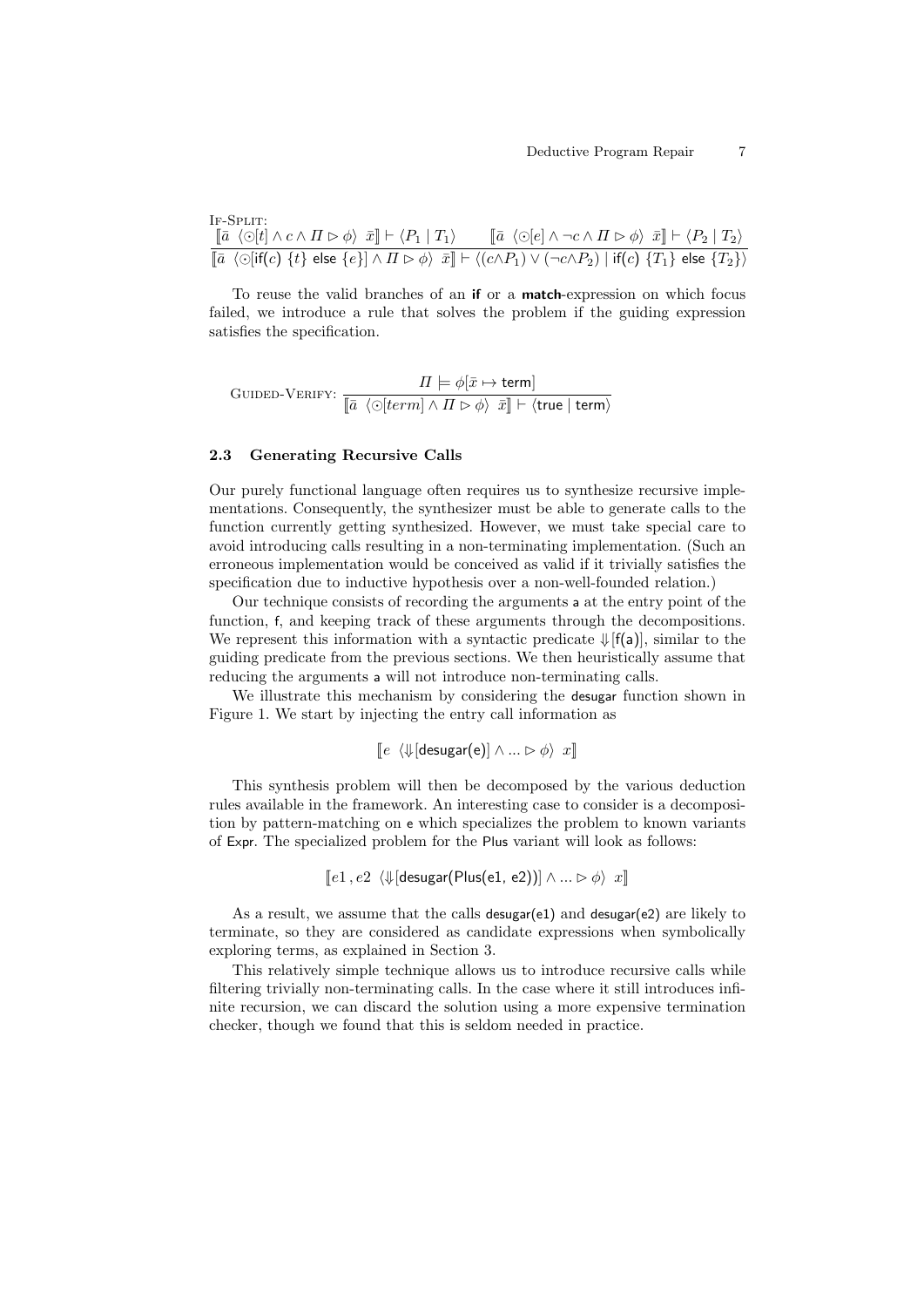#### 2.4 Synthesis within Repair

The repair-specific rules described earlier aim at solving repair problems according to the error model. Thanks to integration into the Leon synthesis framework, general synthesis rules also apply, which enables the repair of more intricate errors. This achieves an appealing combination between fast repairs for predictable errors and expressive, albeit slower, repairs for more complicated errors.

# <span id="page-7-0"></span>3 Counterexample-Guided Similar-Term Exploration

After following the overall structure of the original problem, it is often the case that the remaining erroneous branches can be fixed by applying small changes to their implementations. For instance, an expression calling a function might be wrong only in one of its arguments or have two of its arguments swapped. We exploit this assumption by considering different variations to the original expression. Due to the lack of a large code base in pure Scala subset that Leon handles, we cannot use statistically informed techniques such as [\[9\]](#page-15-10), so we define an error model following our intuition and experience from previous work.

We use the notation  $G(\text{expr})$  to denote the space of variations of expr and define it in the form of a grammar as

$$
G(\exp r) ::= G_{swap}(\exp r) | G_{arg}(\exp r) | G_{*^2}(\exp r)
$$

with the following forms of variations.

Swapping arguments. We consider here all the variants of swapping two arguments that are compatible type-wise. For instance, for an operation with three operands of the same type:

$$
G_{swap}(\mathsf{op(a,b,c)}) ::= \mathsf{op(b,a,c)} \mid \mathsf{op(a,c,b)} \mid \mathsf{op(c,b,a)}
$$

Generalizing one argument. This variation corresponds to making a mistake in only one argument of the operation we generalize:

 $G_{arg}(\mathsf{op}(\mathsf{a},\mathsf{b},\mathsf{c})) ::= \mathsf{op}(G(\mathsf{a}),\mathsf{b},\mathsf{c}) \mid \mathsf{op}(\mathsf{a},G(\mathsf{b}),\mathsf{c}) \mid \mathsf{op}(\mathsf{a},\mathsf{b},G(\mathsf{c}))$ 

Bounded arbitrary expression. We consider a grammar of interesting expressions of the given type and of limited depth. This grammar considers all operations in scope as well as all input variables. It also considers safe recursive calls discovered in Section [2.3.](#page-6-0) Finally, it includes the guiding expression as a terminal, which corresponds to possibly wrapping the source expression in an operation. For example, given a predicate  $\frac{1}{\epsilon}$  [list Sum (Cons(h,t)]] and a mod function  $Int \times Int \rightarrow Int$  in scope, an integer operation  $op(a,b,c)$  is generalized as:

$$
G_{*2}(\text{op}(a,b,c)) ::= G_{Int2} | G_{Int1} | G_{Int1} | G_{Int0} \t G_{Int1} ::= G_{Int0} + G_{Int0} \n| G_{Int1} + G_{Int1} | G_{Int1} \t | G_{Int1} - G_{Int1} | G_{Int1} - G_{Int1} | G_{Int1} - G_{Int1} | G_{Int1} - G_{Int0} | G_{Int1} \t | G_{Int1} \t | G_{Int1} \t | G_{Int1} \t | G_{Int1} \t | G_{Int1} \t | G_{Int1} \t | G_{Int1} \t | G_{Int1} \t | G_{Int1} \t | G_{Int1} \t | G_{Int1} \t | G_{Int1} \t | G_{Int1} \t | G_{Int1} \t | G_{Int1} \t | G_{Int1} \t | G_{Int1} \t | G_{Int1} \t | G_{Int1} \t | G_{Int1} \t | G_{Int1} \t | G_{Int1} \t | G_{Int1} \t | G_{Int1} \t | G_{Int1} \t | G_{Int1} \t | G_{Int1} \t | G_{Int1} \t | G_{Int1} \t | G_{Int1} \t | G_{Int1} \t | G_{Int1} \t | G_{Int1} \t | G_{Int1} \t | G_{Int1} \t | G_{Int1} \t | G_{Int1} \t | G_{Int1} \t | G_{Int1} \t | G_{Int1} \t | G_{Int1} \t | G_{Int1} \t | G_{Int1} \t | G_{Int1} \t | G_{Int1} \t | G_{Int1} \t | G_{Int1} \t | G_{Int1} \t | G_{Int1} \t | G_{Int1} \t | G_{Int1} \t | G_{Int1} \t | G_{Int1} \t | G_{Int1} \t | G_{Int1} \t | G_{Int1} \t | G_{Int1} \t | G_{Int1} \t | G_{Int1} \t | G_{Int1} \t | G_{Int1} \t | G_{Int1} \t | G_{Int1} \t | G_{Int1} \t | G_{Int1} \t | G_{Int1} \t | G_{Int1} \t | G_{Int1} \t | G_{Int1} \t | G_{Int1} \t | G_{Int1} \t | G_{Int1} \t | G_{Int1} \t | G_{Int1} \t | G_{Int1} \t | G_{Int1} \t | G_{Int1} \t | G_{Int1}
$$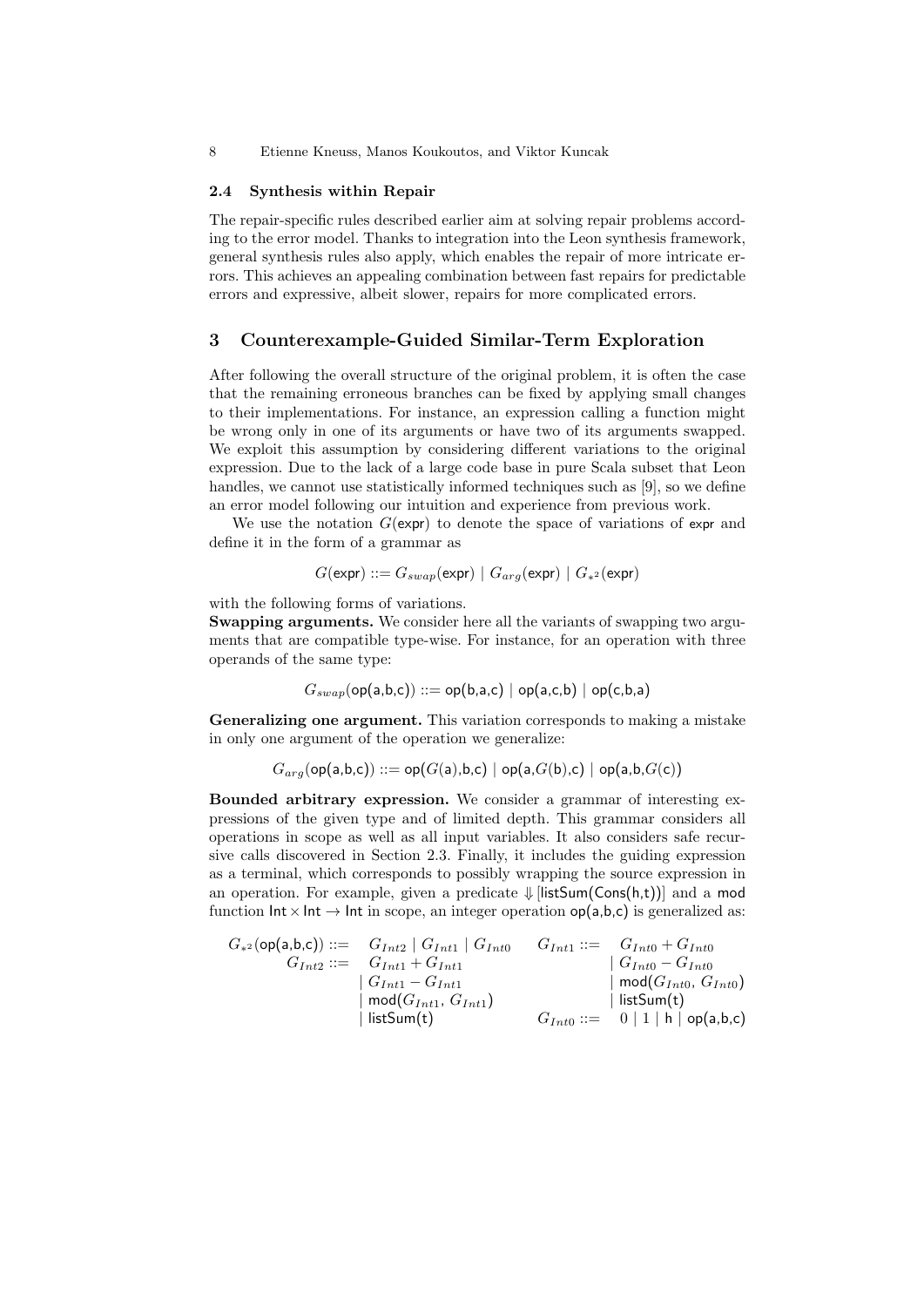Our grammars cover a range of variations corresponding to common errors. During synthesis, the system generates a specific grammar for each invocation of this repair rule, and explores symbolically the space of all expressions in the grammar. We rely on a CEGIS-loop bootstrapped with our test inputs to explore these expressions. This can be abstractly represented by the following rule:

$$
\text{CEGIS-GEN: } \frac{\exists \mathsf{T} \in \mathcal{L}(G(\text{term})) \,\forall \bar{a}. \Pi \implies \phi[\bar{x} \mapsto \mathsf{T}]}{[\![\bar{a} \,\langle \odot[\text{term}] \wedge \Pi \rhd \phi \rangle \,\bar{x}]\!] \vdash \langle \text{true} \mid \mathsf{T} \rangle}
$$

Even though this rule is inherently incomplete, it is able to fix common errors efficiently. Our deductive approach allows us to introduce such tailored rules without loss of generality: errors that go beyond this model may be repaired using more general, albeit slower synthesis rules.

Precise handling of recursive calls in CEGIS. Our system uses a symbolic approach to avoid enumerating expressions explicitly [\[13\]](#page-15-9). When considering recursive calls among possible expressions within CEGIS, the interpretation of such calls needs to refer back to this same expression. Our previous approach [\[13\]](#page-15-9) treats recursive invocations of the function under synthesis as satisfying only the postcondition, leading to spurious counter-examples. Our new solution first constructs a parametrized program explicitly representing the search space: given a grammar G at a certain unfolding level, we construct a function  $cTree(\bar{a}, B)$  in which we describe non-terminals as values with each production guarded by a distinct entry of the B array, as in the following repair a case of the size function.

def cTree[T](h: T, t: List[T], B: Array[Boolean]) = { **val**  $c1 =$  **if**  $(B(0))$  0 else if (B(1)) 1 else if (B(2)) size(t, B) else **val**  $c2 =$  **if**  $(B(3))$  0 else if  $(B(4)) 1$ else if  $(B(5))$  size $(t, B)$ else val c3 = if  $(B(6))$  c1 + c2 else if  $(B(7))$  c1 – c2 else c3 } def size[T](l: List[T], B: Array[Boolean]): Int = { l match { case Cons(h, t)  $\Rightarrow$  cTree(h, t, B) case  $Nil() \Rightarrow 0$ } } def nonEmpty(I: List[T], B: Array[Boolean])  $=$  { size $(l, B) > 0$ }

In this new program, the function under repair is defined using the partial solution corresponding to the current deduction tree, in which we call cTree at the point of the CEGIS invocation. Other unsolved branches of the deduction tree become synthesis holes. We augment transitive callers with this additional B argument, passing it accordingly. This ensures that a specific valuation of B corresponds exactly to a program where the point of CEGIS invocation is replaced by the corresponding expression. We rely on tests collected in Section [4](#page-9-0) to test individual valuations of B, removing failing expression from the search space. Fi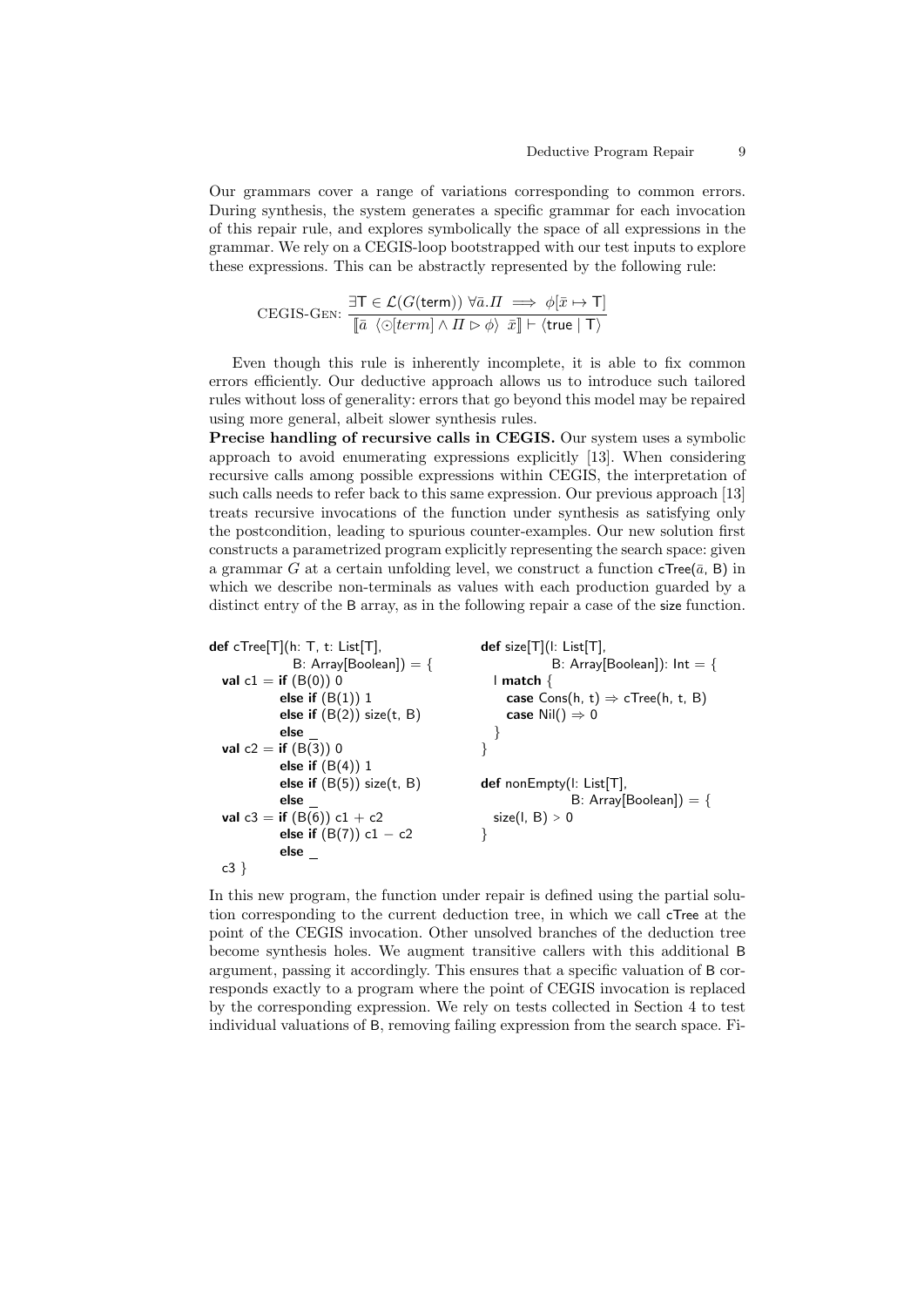nally, we perform CEGIS using symbolic term exploration with the SMT solver to find candidate expressions [\[13\]](#page-15-9).

# <span id="page-9-0"></span>4 Generating and Using Tests for Repair

Tests play an essential role in our framework, allowing us to gather information about the valid and invalid parts of the function. In this section we elaborate on how we select, generate, and filter examples of inputs and possibly outputs. Several components of our system then make use of these examples. We distinguish two kinds of tests: input tests and input-output tests. Namely, input tests provide valid inputs for the function according to its precondition, while input-output tests also specify the exact output corresponding to each input. Extraction and Generation of Tests. Our system relies on three main sources

for tests that are used to make the repair process more efficient. 1) User-provided symbolic input-output tests. It is often interesting for the user to specify how a function behaves by listing a few examples providing inputs and corresponding outputs. However, having to provide full inputs and outputs can be tedious and impractical. To make specifying families of tests convenient, we define a passes construct to express input-output examples, relying on pattern matching in our language to symbolically describe sets of inputs and their corresponding outputs. This gives us an expressive way of specifying classes of input-output examples. Not only may the pattern match more than one input, but the corresponding outputs are given by an expression which may depend on the pattern's variables. Wildcard patterns are particularly useful when the function does not depend on all aspects of its inputs. For instance, a function computing the size of a generic list does not inspect the values of individual list elements. Similarly, the sum of a list of integers could be specified concisely for all lists of sizes up to 2. Both examples are illustrated by Figure [2.](#page-9-1)

```
def size[T](list: List[T]): Int = \{list match {
    case Nil() \Rightarrow 0case Cons(h, t) \Rightarrow 1 + size(t)
  }
} ensuring { res ⇒
  (res > 0) & &
  (list, res) passes {
    case Cons(\_, Cons(\_, Nil()) \Rightarrow 2case Cons(\_, Nil()) \Rightarrow 1case Nil() \Rightarrow 0 } }
                                                       def sum(list: List[Int]): Int = {
                                                         list match {
                                                            case Nil() \Rightarrow 0case Cons(h, t) \Rightarrow h + sum(t)
                                                         }
                                                       } ensuring { res ⇒
                                                         (list, res) passes {
                                                            case Cons(a, Cons(b, Nil())) \Rightarrow a + b
                                                            case Cons(a, Nil()) \Rightarrow a
                                                            case Nil() \Rightarrow 0 } }
```
<span id="page-9-1"></span>Fig. 2. Partial specifications using the passes construct, allowing to match more than one inputs and providing the expected output as an expression.

Having partially symbolic input-output examples strikes a good balance between literal examples and full-functional specifications. From the symbolic tests, we generate concrete input-output examples by instantiating each pattern several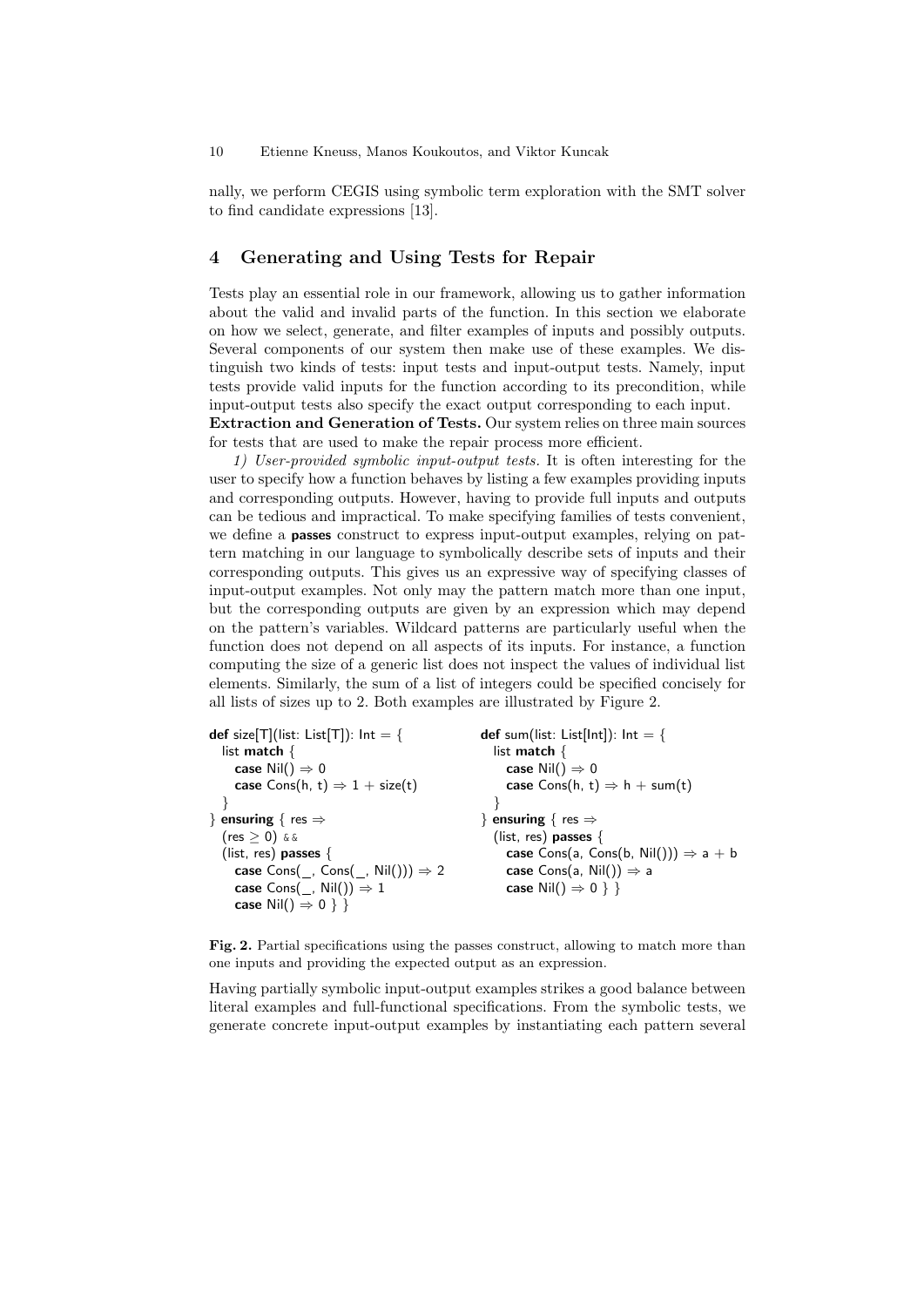times using enumeration techniques, and executing the output expression to yield an output value. For instance, from case Cons(a, Cons(b, Nil()))  $\Rightarrow$  a + b we will generate the following tests resulting from replacing  $a, b$  with all combinations of values from a finite set, including, for example, test with input  $Cons(1, Cons(2, Nil())$  and output 3. We generate up to 5 distinct tests per pattern, when possible. These symbolic specifications are the only forms of tests provided by the developer; any other tests that our system uses are derived automatically.

2) Generated Input Tests. We rely on the same enumeration technique to generate inputs satisfying the precondition of the function. Using a generate and test approach, we gather up to 400 valid input tests in the first 1000 enumerated.

3) Solver-generated Tests. Lastly, we rely on the underlying solvers for recursive functions of Leon [\[25\]](#page-16-7) to generate counter-examples. Given that the function is invalid and that it terminates, the solver (which is complete for counterexamples) is guaranteed to eventually provide us with at least one failing test. Classifying and Minimizing Traces. We partition the set of collected tests into passing and failing sets. A test is considered as failing if it violates a precondition, a postcondition, or emits one of various other kinds of runtime errors when the function to repair is executed on it. In the presence of recursive functions, a given test may fail within one of its recursive invocations. It is interesting in such scenarios to consider the arguments of this specific sub-invocation: they are typically smaller than the original and are better representatives of the failure. To clarify this, consider the example in Figure [3](#page-10-0) (based on the program in Figure [1\)](#page-2-0):

```
def desugar(e : Expr) : SExpr = e match { ...
  case And(lhs, rhs) \Rightarrow // correct
    SIte(desugar(lhs), desugar(rhs), SLiteral(0))
  case Ite(cond, thn, els) \Rightarrow // correct
    SIte(desugar(cond), desugar(thn), desugar(els))
  case BooleanLiteral(b) \Rightarrow // buggy
    if (b) SLiteral(0) else SLiteral(1)
}
                                                               And(true, true)
                                                                      \lceil \text{true} \rceil \quad |0| \quad |1Ite(true, 0, 1)
```
<span id="page-10-0"></span>Fig. 3. Code and invocation graph for desugar. Solid borderlines stand for passing tests, dashed ones for failing ones. Type constructors for literals have been omitted.

Assume the tests collected are And(BooleanLiteral(true), BooleanLiteral(true)), Ite(BooleanLiteral(true), IntLiteral(0), IntLiteral(1)) and BooleanLiteral(true). When executed with these tests, the function produces the graph of eval invocations shown on the right of Figure [3.](#page-10-0) A trivial classification tactic would label all three tests as faulty, even though it is obvious that all errors can be explained by the bug in BooleanLiteral, due to the dependencies between tests. More generally, a failing test should also be blamed for the failure of all other tests that invoke it transitively. Our framework deploys this smarter classification. Thus, in our example, it would only label BooleanLiteral(true) as a failing example, which would lead to correct localization of the problem on the faulty branch. Note that this process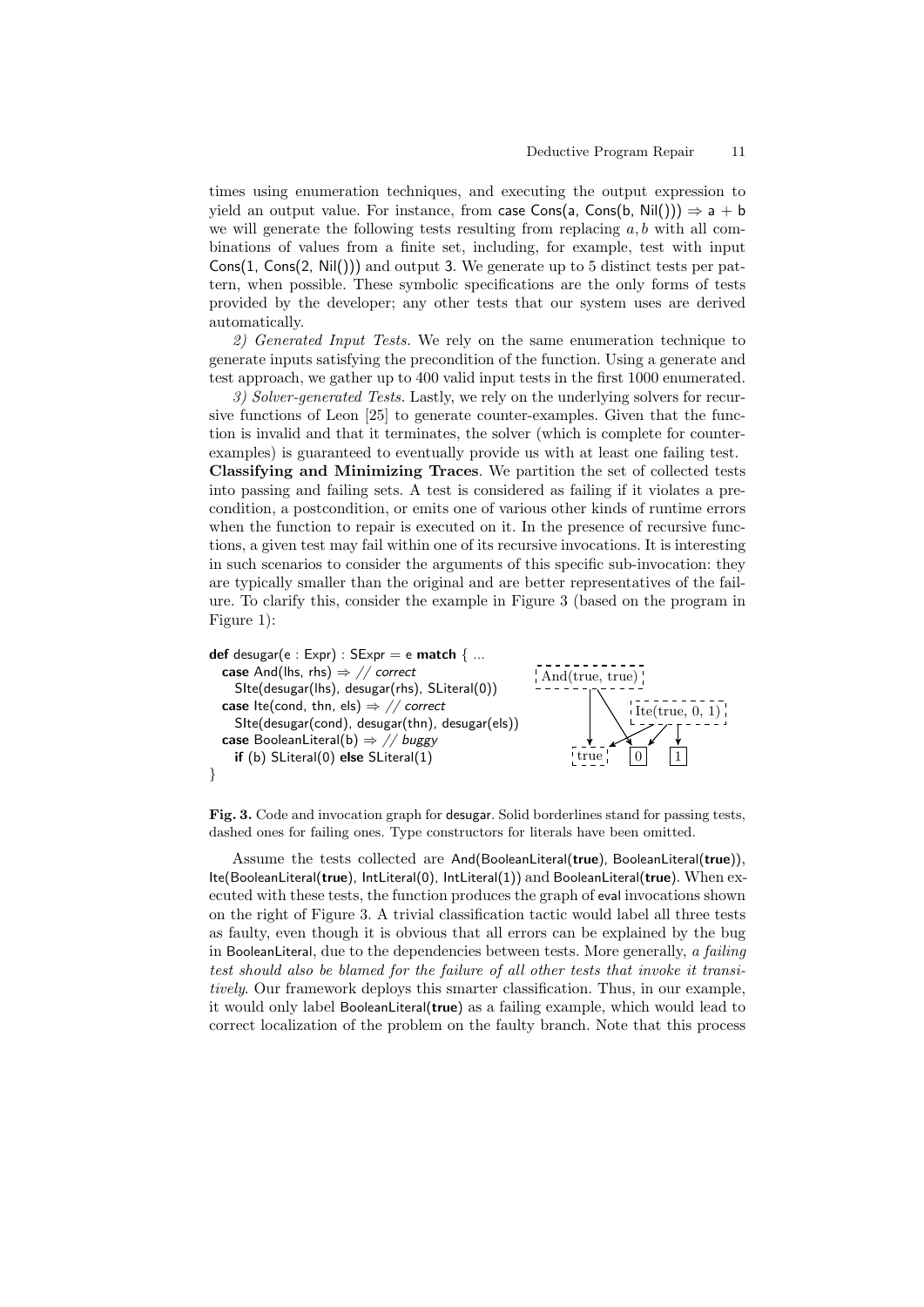will discover new failing tests not present in the original test set, if they occur as recursive sub-invocations.

Our experience with incorporating tests into the Leon system indicate that they are proving time and again to be extremely important for the tool's efficiency, even though our system is in its spirit based on verification as opposed to testing alone. In addition to allowing us to detect errors sooner and filter out wrong synthesis candidates, tests also allow us to quickly find the approximate error location.

### <span id="page-11-0"></span>5 Evaluation

We evaluate our implementation on a set of benchmarks in which we manually injected errors (Figure [4\)](#page-12-0). The programs mainly focus on data structure implementations and syntax tree operations. Each benchmark is comprised of algebraic data-type definitions and recursive functions that manipulate them, specified using strong yet still partial preconditions and postconditions. We manually introduced errors of different types in each copy of the benchmarks. We ran our tool unassisted until completion to obtain a repair, providing it only with the name of the file and the name of the function to repair (typically the choice of the function could also have been localized automatically by running the verification on the entire file). The experiments were run on an Intel(R)  $Core(TM)$ i7-2600K CPU @ 3.40GHz with 16GB RAM, with 2GB given to the Java Virtual Machine. While the deductive reasoning supports parallelism in principle, our implementation is currently single-threaded.

For each benchmark of Figure [4](#page-12-0) we provide: (1) the name of the benchmark and the broken operation; (2) a short classification of the kind of error introduced. The error kinds include: a small variation of the original program, a completely faulty match-case, a missing match-case, a missing necessary if-split, a missing function call, and finally, two separate variations in the same function. We describe the relevant sizes (counted in abstract syntax tree nodes) of: (3) the overall benchmark, (4) the erroneous function, (5) the localized error, and (6) the repaired expression. The full size of the program is relevant because our repair algorithm may introduce calls to any function defined in the benchmark, and also because the verification of a function depends on other functions in the file (recall Figure [1\)](#page-2-0). We also include the time, in seconds, our tool took to: (7) collect and classify tests and (8) repair the broken expression. Finally, we report (9) if the system could formally (and automatically) prove the validity of the repaired implementation. Our examples are challenging to verify, let alone repair. They contain both functional and test-based specifications to capture the intended behavior. Many rely on unfolding procedure of [\[24,](#page-16-8) [25\]](#page-16-7) to handle contracts that contain other auxiliary recursive functions. The fast exponentiation algorithm of Numerical.power relies on non-linear reasoning of the Z3 SMT solver [\[4\]](#page-15-11).

An immediate observation is that fault localization is often able to focus the repair to a small subset of the body. Combined with the symbolic term explo-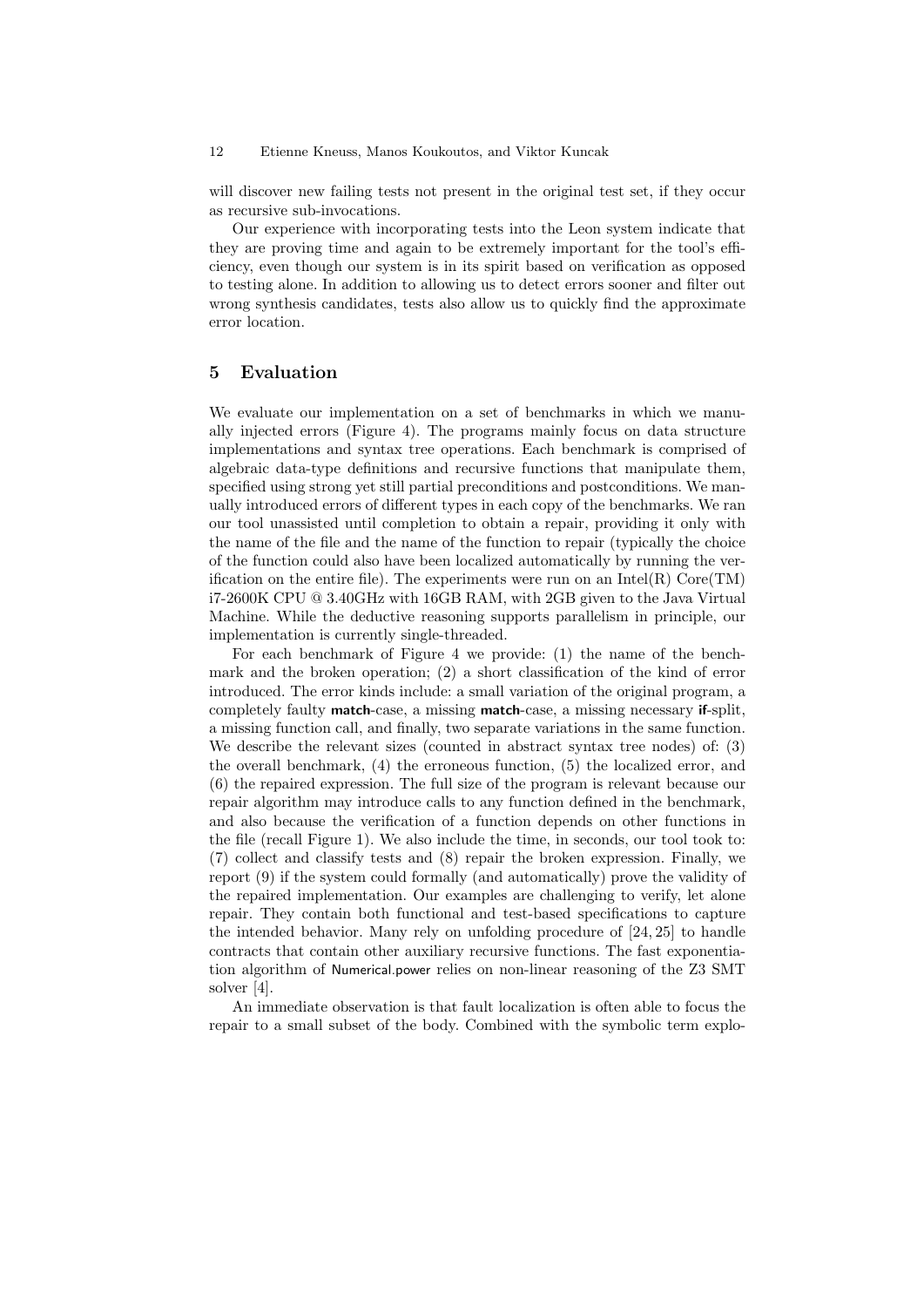| Operation          | Error        | Size |                 |                         | Time (sec) $ $   |                  | Proof            |                                     |
|--------------------|--------------|------|-----------------|-------------------------|------------------|------------------|------------------|-------------------------------------|
|                    |              |      |                 |                         |                  |                  |                  | Prg Fun Err Fix Test Repair Success |
| Compiler.desugar1  | full case    | 1335 | 81              | 3                       | $\overline{5}$   | 1.2              | $2.2\,$          | ✓                                   |
| Compiler.desugar2  | full case    | 1330 | 79              | $\overline{2}$          | 8                | 1.0              | 10.2             | ✓                                   |
| Compiler.desugar3  | variation    | 1324 | 83              | $\overline{7}$          | $\overline{7}$   | $\rm 0.9$        | $1.6\,$          | ✓                                   |
| Compiler.desugar4  | variation    | 1324 | 83              | $\overline{7}$          | 7                | 1.4              | 1.7              | ✓                                   |
| Compiler.desugar5  | 2 variations | 1458 | 83              | 83                      | 83               | 1.4              | 14.0             | ✓                                   |
| Compiler.simplify1 | variation    | 1458 | 30              | $\overline{4}$          | 4                | 0.8              | 1.7              | ✓                                   |
| Compiler.simplify2 | variation    | 1464 | 30              | $\overline{2}$          | $\overline{2}$   | 0.8              | $1.7\,$          | ✓                                   |
| Heap.mergel        | if cond      | 1084 | 36              | $\overline{\mathbf{3}}$ | 3                | 1.9              | $\overline{3.0}$ | $\overline{\checkmark}$             |
| Heap.merge2        | variation    | 1084 | 36              | 1                       | 1                | $1.1\,$          | 1.4              | ✓                                   |
| Heap.merge3        | if cond      | 1084 | 36              | 3                       | 3                | 1.9              | 3.1              | ✓                                   |
| Heap.merge4        | variation    | 1084 | 36              | 6                       | $\boldsymbol{6}$ | $1.2\,$          | $2.4\,$          | ✓                                   |
| Heap.merge5        | if cond      | 1086 | 38              | 5                       | $\overline{7}$   | 1.2              | $3.0\,$          | ✓                                   |
| Heap.merge6        | 2 variations | 1084 | 36              | 36                      | 36               | 1.5              | 12.7             |                                     |
| Heap.insert        | variation    | 1086 | 8               | 8                       | 6                | 5.2              | 1.4              | ✓                                   |
| Heap.makeNode      | variation    | 1086 | 16              | 7                       | $\overline{5}$   | 2.2              | 1.3              | ✓                                   |
| List.pad           | variation    | 1157 | 34              | $\overline{8}$          | $\overline{6}$   | $\overline{1.0}$ | 1.4              | $\overline{\checkmark}$             |
| $List.+$           | variation    | 1153 | 9               | 3                       | $\overline{5}$   | 2.5              | 1.1              | $\checkmark$                        |
| $List.:+$          | full case    | 1161 | 11              | 1                       | 3                | 1.8              | 1.2              | ✓                                   |
| List.replace       | full case    | 1172 | 14              | 3                       | 13               | 1.8              | 11.2             | ✓                                   |
| List.count         | variation    | 1185 | 16              | 3                       | 5                | 0.9              | 1.5              | $\checkmark$                        |
| List.find1         | variation    | 1175 | 21              | $\overline{2}$          | 4                | 3.0              | 3.8              |                                     |
| List.find2         | variation    | 1177 | 23              | $\overline{4}$          | 6                | 3.0              | 3.7              |                                     |
| List.find3         | if cond      | 1178 | 24              | 18                      | 17               | 4.8              | 5.9              |                                     |
| List.size          | variation    | 1157 | 10              | 4                       | 4                | 1.7              | 1.2              | ✓                                   |
| List.sum           | variation    | 1175 | 10              | $\overline{4}$          | 4                | 1.3              | $1.2\,$          | ✓                                   |
| List.delete        | missing call | 1162 | 16              | 1                       | 3                | 1.5              | 1.1              | ✓                                   |
| List.drop          | 2 variations | 1166 | 21              | 21                      | 27               | 1.5              | 16.6             | ✓                                   |
| PropLogic.nnf1     | missing call | 915  | 51              | 1                       | 3                | 0.7              | 1.3              | ✓                                   |
| PropLogic.nnf2     | missing case | 911  | 47              | 1                       | 13               | 0.9              | 3.4              | ✓                                   |
| PropLogic.nnf3     | variation    | 916  | 51              | $\overline{2}$          | 4                | 0.9              | 1.2              | ✓                                   |
| PropLogic.nnf4     | variation    | 920  | 52              | 5                       | $\overline{5}$   | 0.8              | 1.3              | ✓                                   |
| PropLogic.nnf5     | full case    | 916  | 48              | $\mathbf{1}$            | $\overline{5}$   | 0.9              | 1.7              | ✓                                   |
| Numerical.power    | variation    | 133  | $\overline{23}$ | $\overline{5}$          | $\overline{7}$   | 0.3              | 1.2              | $\overline{\checkmark}$             |
| Numerical.moddiv   | variation    | 186  | 30              | 3                       | 3                | 0.3              | $1.1\,$          | ✓                                   |
| MergeSort.split    | full case    | 221  | 28              | $\overline{3}$          | $\overline{7}$   | $\overline{2.0}$ | 3.3              | $\overline{\checkmark}$             |
| MergeSort.merge1   | variation    | 951  | 32              | 5                       | 5                | 1.7              | 1.3              | ✓                                   |
| MergeSort.merge2   | variation    | 951  | 32              | 3                       | 3                | 1.8              | 1.9              | ✓                                   |
| MergeSort.merge3   | variation    | 949  | 30              | 3                       | $\overline{5}$   | $1.5\,$          | $1.5\,$          | ✓                                   |
| MergeSort.merge4   | 2 variations | 951  | 32              | 32                      | 32               | 1.8              | $21.1\,$         |                                     |

<span id="page-12-0"></span>Fig. 4. Automatically repaired functions using our system. We provide for each operation: a small description of the kind of error introduced, the overall program size, the size of the invalid function, the size of the erroneous expression we locate and the size of the repaired version. We then provide the times our tool took to: gather and classify tests, and repair the erroneous expression. Finally, we mention if the resulting expression verifies. The source of all benchmarks can be found on <http://lara.epfl.ch/w/leon-repair> (see also <http://leon.epfl.ch>)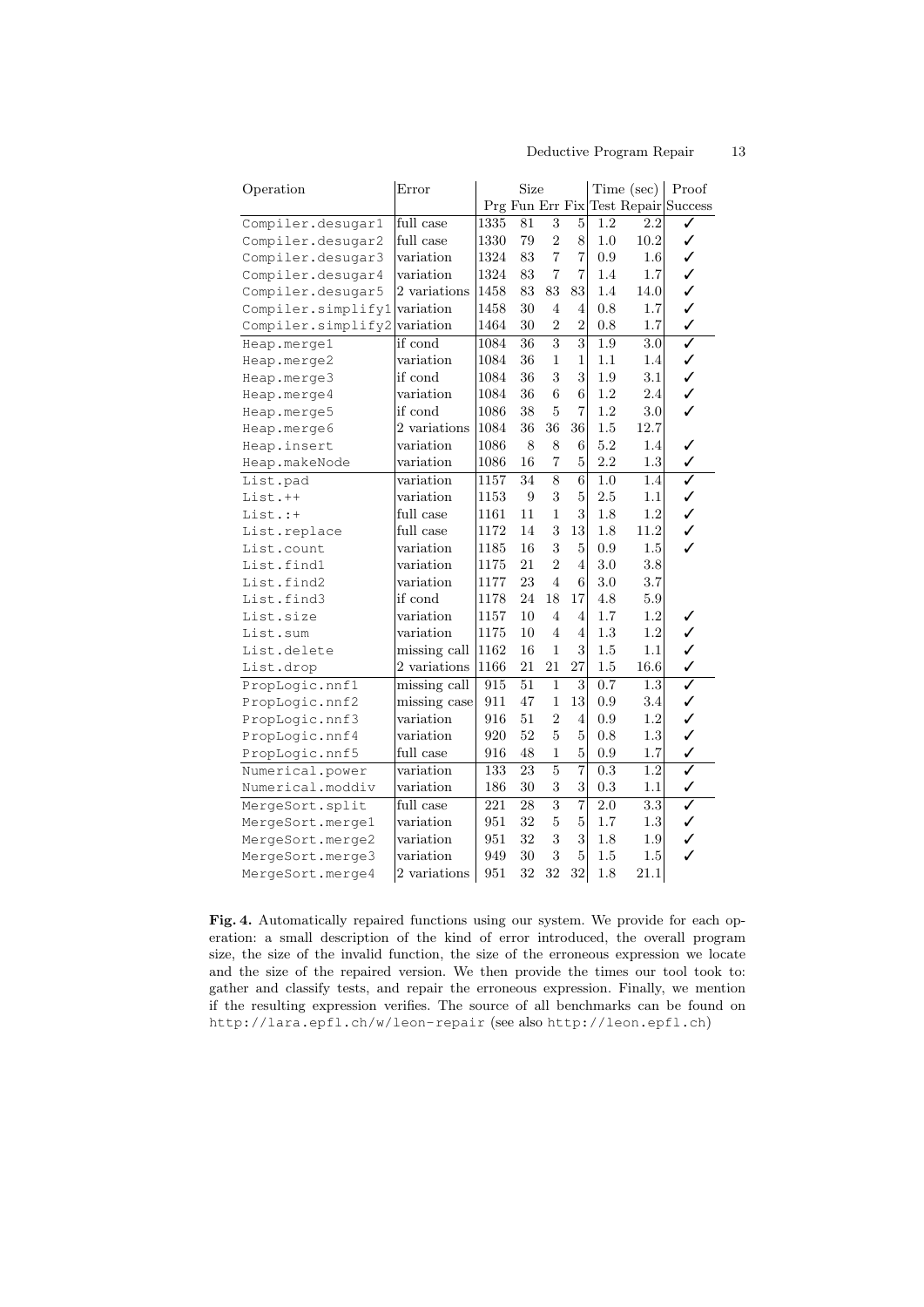ration, this translates to a fast repair if the error fell within the error model. Among the hardest benchmarks are the ones labeled as having "2 variations". For example, Compiler.desugar5 is similar to one in Figure [1](#page-2-0) but contains two errors. In those cases, localization returns the entire match as the invalid expression. Our guided repair uses the existing match as the guide and successfully resynthesizes code that repairs both erroneous branches. Another challenging example is Heap.merge3, for which the more elaborate If-Focus-Condition rule of Section [2.1](#page-4-0) kicks in to resynthesize the condition of the if expression.

The repairs listed in evaluation are not only valid according to their specification, but were also manually validated by us to match the intended behavior. A failing proof thus does not indicate a wrong repair, but rather that our system was not able to automatically derive a proof of its correctness, often due to insufficient inductive invariants. We identify three scenarios under which repair itself may not succeed: if the assumptions mentioned in Section [2](#page-3-0) are violated, when the necessary repair is either too big or outside of the scope of general synthesis, or if test collection does not yield sufficiently many interesting failing tests to locate the error.

# 6 Further Related Work

Much of the prior work focused on imperative programming, without native support for algebraic data types, making it typically infeasible to even automatically verify data structure properties of the kind that our benchmarks contain. Syntax-guided synthesis format [\[1,](#page-15-12) [2\]](#page-15-13) does not support algebraic data types, or specific notion of repair (it could be used to specify some of the sub-problems that our system generates, such those of Section [3\)](#page-7-0).

GenProg [\[7\]](#page-15-6) and SemFix [\[17\]](#page-15-7) accept as input a C program along with userprovided sets of passing and failing test cases, but no formal specification. Our technique for fault localization is not applicable to a sequential program with side-effects, and these tools employ statistical fault localization techniques, based on program executions. GenProg applies no code synthesis, but tries to repair the program by iteratively deleting, swapping, or duplicating program statements, according to a genetic algorithm. SemFix, on the other hand, uses synthesis, but does not take into account the faulty expression while synthesizing. AutoFix-E/E2 [\[18\]](#page-15-8) operates on Eiffel programs equipped with formal contracts. Formal contracts are used to automatically generate a set of passing and failing test cases, but not to verify candidate solutions. AutoFix-E uses an elaborate mechanism for fault localization, which combines syntactic, control flow and statistical dynamic analysis. It follows a synthesis approach with repair schemas, which reuse the faulty statement (e.g. as a branch of a conditional). Samanta et al. [\[20\]](#page-16-1) propose abstracting a C program with a boolean constraint, repairing this constraint so that all assertions in the program are satisfied by repeatedly applying to it update schemas according to a cost model, then concretize the boolean constraint back to a repaired C program. Their approach needs developer intervention to define the cost model for each program, as well as at the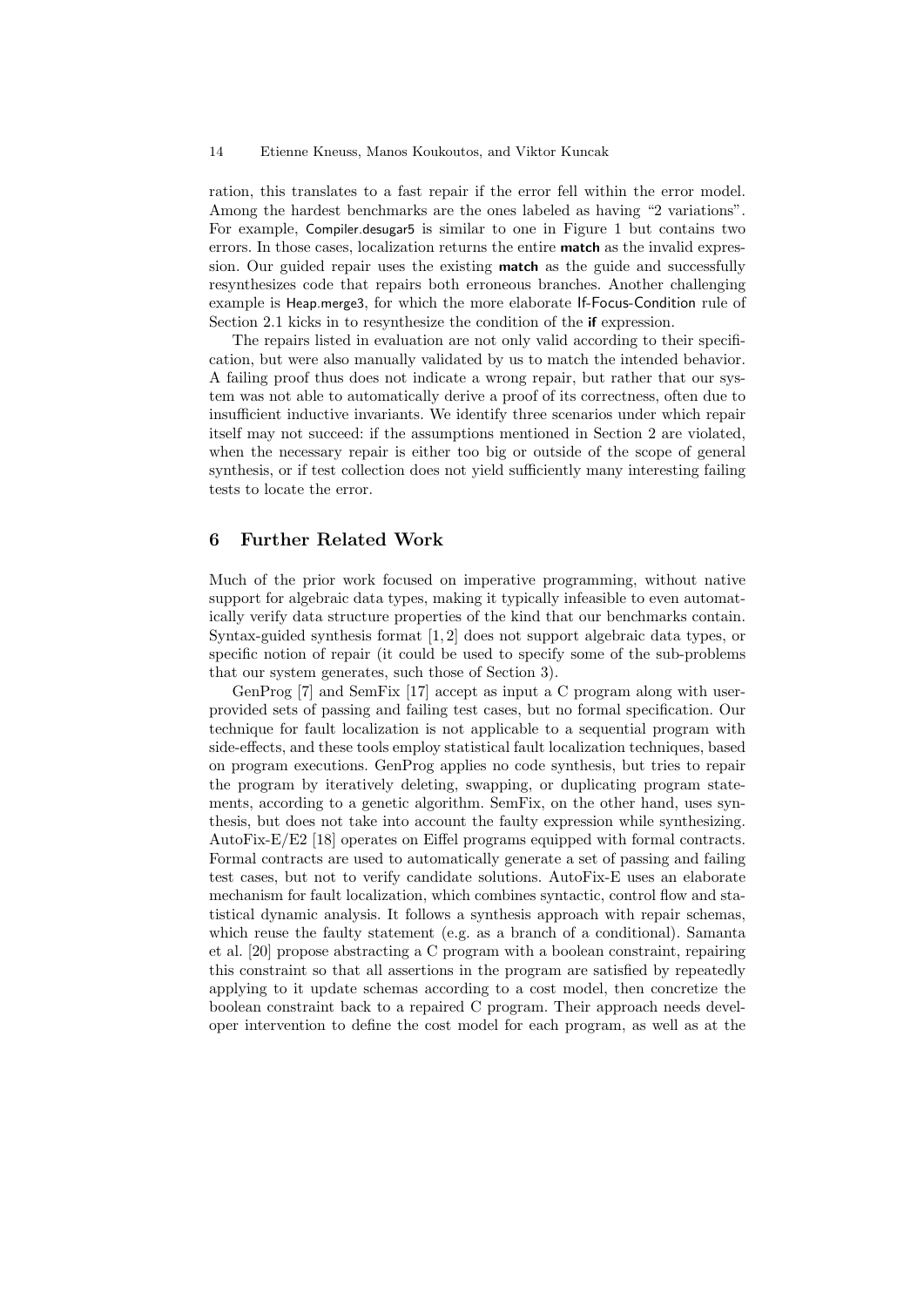concretization step. Logozzo et al. [\[16\]](#page-15-14) present a repair suggestion framework based on static analysis provided by the CodeContracts static checker [\[5\]](#page-15-15); the properties checked are typically simpler than those in our case. In [\[6\]](#page-15-16), Gopinath et al. repair data structure operations by picking an input which exposes a suspicious statement, then using a SAT-solver to discover a corresponding concrete output that satisfies the specification. This concrete output is then abstracted to various possible expressions to yield candidate repairs, which are filtered with bounded verification. In their approach, Chandra et al. [\[3\]](#page-15-17) consider an expression as a candidate for repair if substituting it with some concrete value fixes a failing test.

Repair has also been studied in the context of reactive and pushdown systems with otherwise finite control  $[8, 10, 11, 19, 20, 26]$  $[8, 10, 11, 19, 20, 26]$  $[8, 10, 11, 19, 20, 26]$  $[8, 10, 11, 19, 20, 26]$  $[8, 10, 11, 19, 20, 26]$  $[8, 10, 11, 19, 20, 26]$  $[8, 10, 11, 19, 20, 26]$  $[8, 10, 11, 19, 20, 26]$  $[8, 10, 11, 19, 20, 26]$  $[8, 10, 11, 19, 20, 26]$  $[8, 10, 11, 19, 20, 26]$ . In  $[26]$ , the authors generate repairs that preserve explicitly subsets of traces of the original program, in a way strengthening the specification automatically. We deal with the case of functions from inputs to outputs equipped with contracts. In case of a weak contract we provide only heuristic guarantees that the existing behaviors are preserved, arising from the tendency of our algorithm to reuse existing parts of the program.

# 7 Conclusions

We have presented an approach to program repair of mutually recursive functional programs, building on top of a deductive synthesis framework. The starting point gives it the ability to verify functions, find counterexamples, and synthesize small fragments of code. When doing repair, it has proven fruitful to first localize the error and then perform synthesis on a small fragment. Tests proved very useful in performing such localization, as well as for generally speeding up synthesis and repair. In addition to deriving tests by enumeration and verification, we have introduced a specification construct that uses pattern matching to describe symbolic tests, from which we efficiently derive concrete tests without invoking full-fledged verification. In case of tests for recursive functions, we perform dependency analysis and introduce new ones to better localize the cause of the error. While localization of errors within conditional control flow can be done by analyzing test runs, the challenge remains to localize change inside large expressions with nested function calls. We have introduced the notion of guided synthesis that uses the previous version of the code as a guide when searching for a small change to an existing large expression. The use of a guide is very flexible, and also allows us to repair multiple errors in some cases.

Our experiments with benchmarks of thousands of syntax tree nodes in size, including tree transformations and data structure operations confirm that repair is more tractable than synthesis for functional programs. The existing (incorrect) expression provides a hint on useful code fragments from which to build a correct solution. Compared to unguided synthesis, the common case of repair remains more predictable and scalable. At the same time, the developer need not learn a notation for specifying holes or templates. We thus believe that repair is a practical way to deploy synthesis in software development.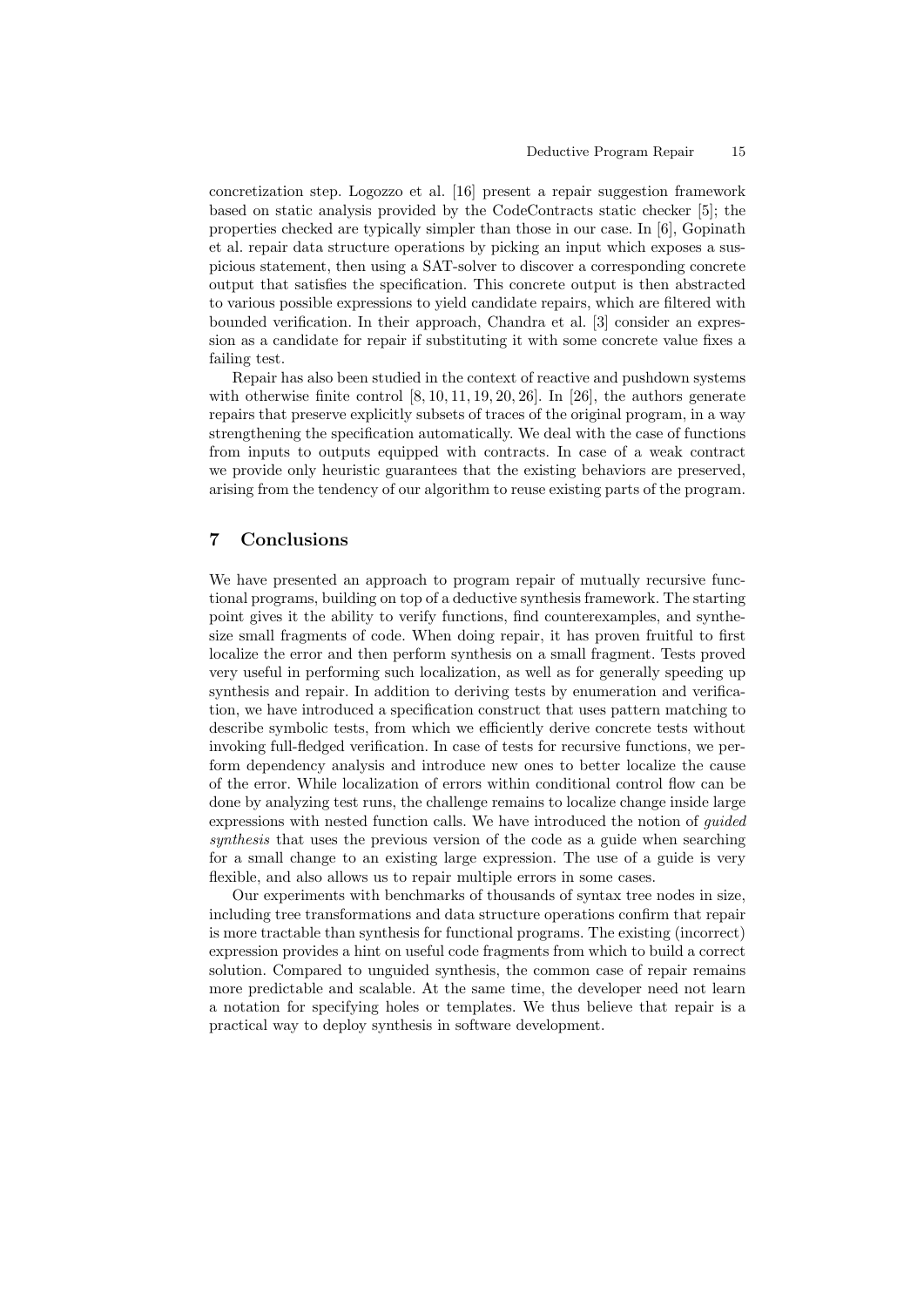### References

- <span id="page-15-12"></span>1. R. Alur, R. Bodik, E. Dallal, D. Fisman, P. Garg, G. Juniwal, H. Kress-Gazit, P. Madhusudan, M. M. K. Martin, M. Raghothaman, S. Saha, S. A. Seshia, R. Singh, A. Solar-Lezama, E. Torlak, and A. Udupa. Syntax-guided synthesis. To Appear in Marktoberdrof NATO proceedings, 2014. [http://sygus.seas.](http://sygus.seas.upenn.edu/files/sygus_extended.pdf) [upenn.edu/files/sygus\\_extended.pdf](http://sygus.seas.upenn.edu/files/sygus_extended.pdf), retrieved 2015-02-06.
- <span id="page-15-13"></span>2. R. Alur, R. Bodík, G. Juniwal, M. M. K. Martin, M. Raghothaman, S. A. Seshia, R. Singh, A. Solar-Lezama, E. Torlak, and A. Udupa. Syntax-guided synthesis. In FMCAD, pages 1–17. IEEE, 2013.
- <span id="page-15-17"></span>3. S. Chandra, E. Torlak, S. Barman, and R. Bodík. Angelic debugging. In R. N. Taylor, H. C. Gall, and N. Medvidovic, editors, ICSE, pages 121–130. ACM, 2011.
- <span id="page-15-11"></span>4. L. de Moura and N. Bjørner. Z3: An efficient SMT solver. In TACAS, pages 337–340, 2008.
- <span id="page-15-15"></span>5. M. Fähndrich and F. Logozzo. Static contract checking with abstract interpretation. In Formal Verification of Object-Oriented Software, pages 10–30. Springer, 2011.
- <span id="page-15-16"></span>6. D. Gopinath, M. Z. Malik, and S. Khurshid. Specification-based program repair using SAT. In P. A. Abdulla and K. R. M. Leino, editors, TACAS, volume 6605 of LNCS, pages 173–188. Springer, 2011.
- <span id="page-15-6"></span>7. C. L. Goues, T. Nguyen, S. Forrest, and W. Weimer. Genprog: A generic method for automatic software repair. TSE, 38(1):54–72, 2012.
- <span id="page-15-0"></span>8. A. Griesmayer, R. Bloem, and B. Cook. Repair of boolean programs with an application to C. In T. Ball and R. B. Jones, editors, CAV, volume 4144 of LNCS, pages 358–371. Springer, 2006.
- <span id="page-15-10"></span>9. T. Gvero, V. Kuncak, I. Kuraj, and R. Piskac. Complete completion using types and weights. In PLDI, pages 27–38, 2013.
- <span id="page-15-1"></span>10. B. Jobstmann, A. Griesmayer, and R. Bloem. Program repair as a game. In K. Etessami and S. K. Rajamani, editors, CAV, volume 3576 of LNCS, pages 226– 238. Springer, 2005.
- <span id="page-15-2"></span>11. B. Jobstmann, S. Staber, A. Griesmayer, and R. Bloem. Finding and fixing faults. JCSS, 78(2):441–460, 2012.
- <span id="page-15-4"></span>12. M. Jose and R. Majumdar. Cause clue clauses: error localization using maximum satisfiability. In M. W. Hall and D. A. Padua, editors, PLDI, pages 437–446. ACM, 2011.
- <span id="page-15-9"></span>13. E. Kneuss, I. Kuraj, V. Kuncak, and P. Suter. Synthesis modulo recursive functions. In A. L. Hosking, P. T. Eugster, and C. V. Lopes, editors, OOPSLA, pages 407–426. ACM, 2013.
- <span id="page-15-5"></span>14. R. Könighofer and R. Bloem. Automated error localization and correction for imperative programs. In P. Bjesse and A. Slobodová, editors, FMCAD, pages 91–100. FMCAD Inc., 2011.
- <span id="page-15-3"></span>15. V. Kuncak, M. Mayer, R. Piskac, and P. Suter. Functional synthesis for linear arithmetic and sets. STTT, 15(5-6):455–474, 2013.
- <span id="page-15-14"></span>16. F. Logozzo and T. Ball. Modular and verified automatic program repair. In G. T. Leavens and M. B. Dwyer, editors, OOPSLA, pages 133–146. ACM, 2012.
- <span id="page-15-7"></span>17. H. D. T. Nguyen, D. Qi, A. Roychoudhury, and S. Chandra. Semfix: program repair via semantic analysis. In D. Notkin, B. H. C. Cheng, and K. Pohl, editors, ICSE, pages 772–781. IEEE / ACM, 2013.
- <span id="page-15-8"></span>18. Y. Pei, Y. Wei, C. A. Furia, M. Nordio, and B. Meyer. Code-based automated program fixing.  $ArXiv$  e-prints, 2011.  $arXiv:1102.1059$ .